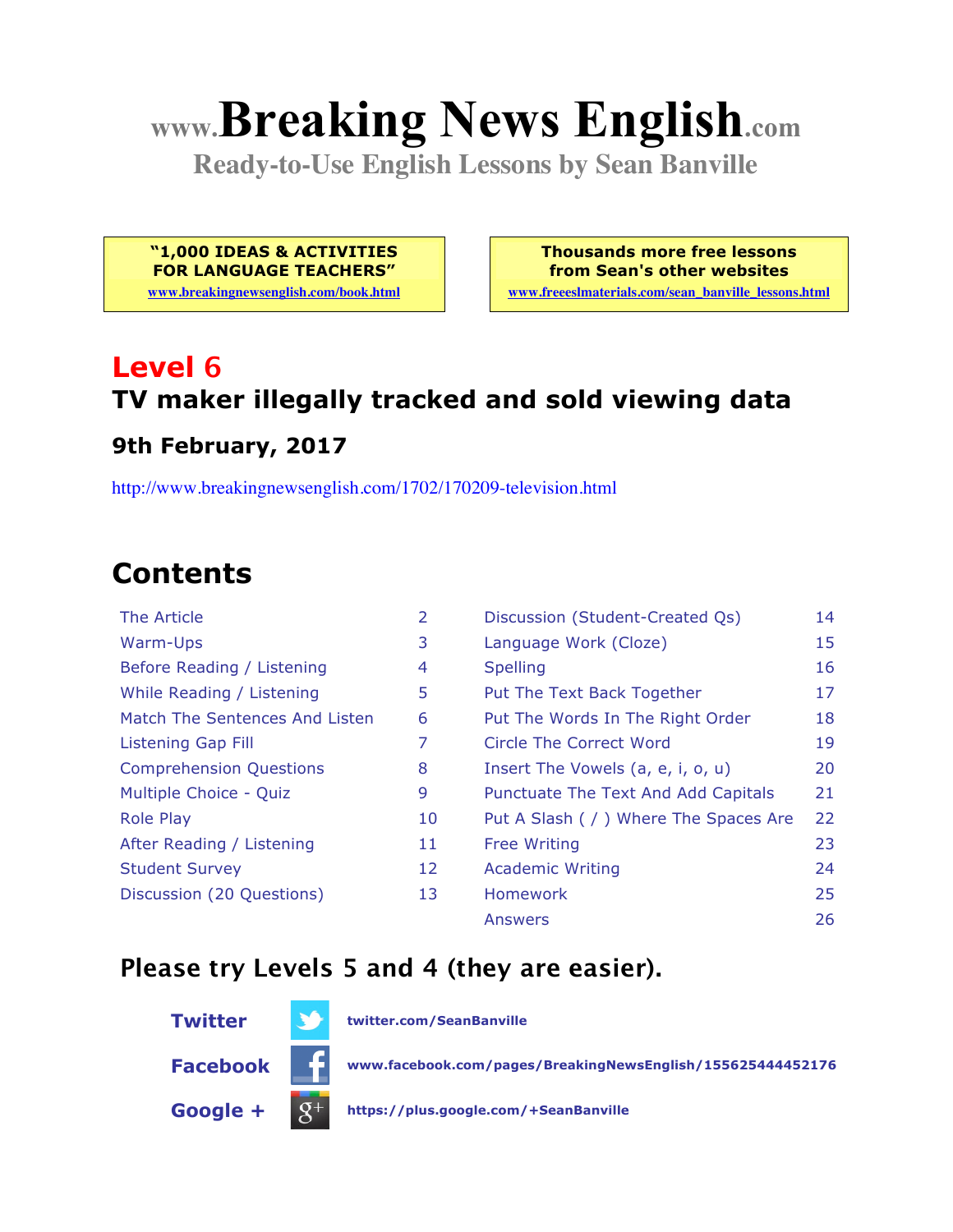## **THE ARTICLE**

From http://www.BreakingNewsEnglish.com/1702/170209-television.html

The television maker Vizio has agreed to pay \$2.2 million to settle claims that it collected data from 11 million people without their consent. The lawsuit against the flat-panel TV maker was filed by the Federal Trade Commission (FTC) in the USA. The FTC discovered that Vizio had been gathering and selling data on customers without permission for years. The FTC claimed Vizio began making televisions in 2014 that automatically tracked what people were watching. They fitted tracking devices to TVs made before 2014 by using software updates. The FTC said: "Consumers didn't know that while they were watching their TVs, Vizio was watching them."

The FTC said Vizio captured second-by-second information about what people were watching. The company also recorded people's IP addresses. The FTC said this was a breach of privacy and security. It said: "The data generated when you watch television can reveal a lot about you and your household." Vizio sold information to advertisers about people's age, sex, household size and income, marital status, home ownership, and education level. However, the company did not share people's names. Vizio lawyer Jerry Huang said: "Today, the FTC has made it clear that all smart-TV makers should get people's consent before collecting and sharing television viewing information."

Sources: http://www.**pcmag.com**/news/351582/own-a-vizio-tv-it-may-have-spied-on-you http://www.**huffingtonpost.com**/entry/vizio-settlement\_us\_589962dee4b0c1284f27e534 http://www.**androidpolice.com**/2017/02/06/vizio-fined-2-2-million-collecting-customer-viewinghistories-without-consent/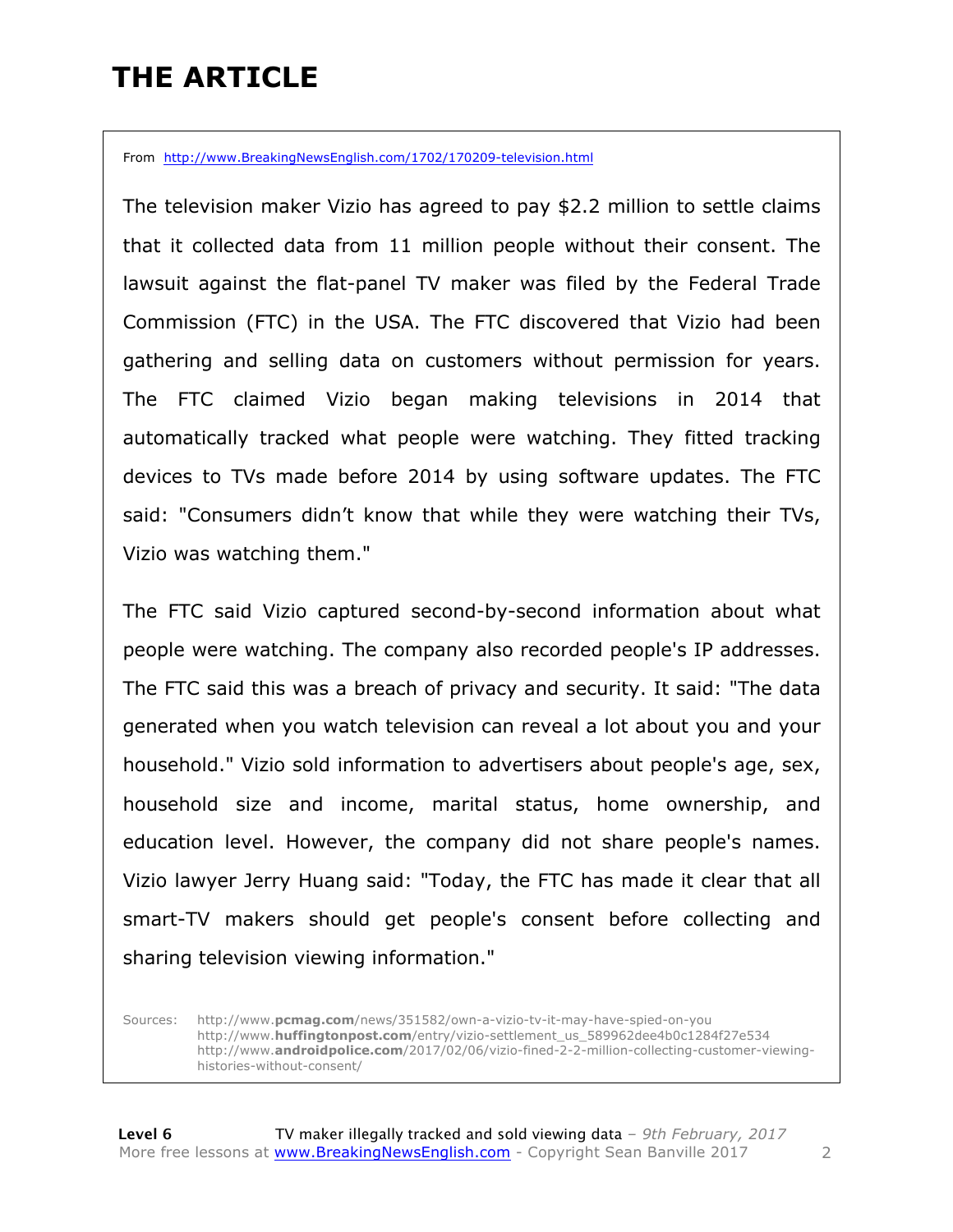#### **WARM-UPS**

**1. TELEVISION:** Students walk around the class and talk to other students about television. Change partners often and share your findings.

**2. CHAT:** In pairs / groups, talk about these topics or words from the article. What will the article say about them? What can you say about these words and your life?

agreed / claims / data / customers / permission / tracking / devices / updates / TV / information / addresses / privacy / security / income / marital status / education level

Have a chat about the topics you liked. Change topics and partners frequently.

**3. SELLING DATA:** Students A **strongly** believe it should be illegal for companies to sell personal data; Students B **strongly** believe it isn't. Change partners again and talk about your conversations.

4. PERSONAL INFO: Is it OK to give these people the personal information below? Complete this table with your partner(s). Change partners often and share what you wrote.

|                        | <b>Bank</b> | <b>New friend</b> | <b>Online store</b> | Gaming<br>website | <b>Matchmaking</b><br><b>Agency</b> |
|------------------------|-------------|-------------------|---------------------|-------------------|-------------------------------------|
| Age                    |             |                   |                     |                   |                                     |
| Date of birth          |             |                   |                     |                   |                                     |
| Address                |             |                   |                     |                   |                                     |
| Marital status         |             |                   |                     |                   |                                     |
| Income                 |             |                   |                     |                   |                                     |
| <b>Education level</b> |             |                   |                     |                   |                                     |

**5. DATA:** Spend one minute writing down all of the different words you associate with the word "data". Share your words with your partner(s) and talk about them. Together, put the words into different categories.

**6. CONFIDENTIAL:** Rank these with your partner. Put the most confidential information at the top. Change partners often and share your rankings.

- date of birth
- weight

• e-mail password

• ATM card PIN number

• income

- 
- passport number
- marital status
- biggest secret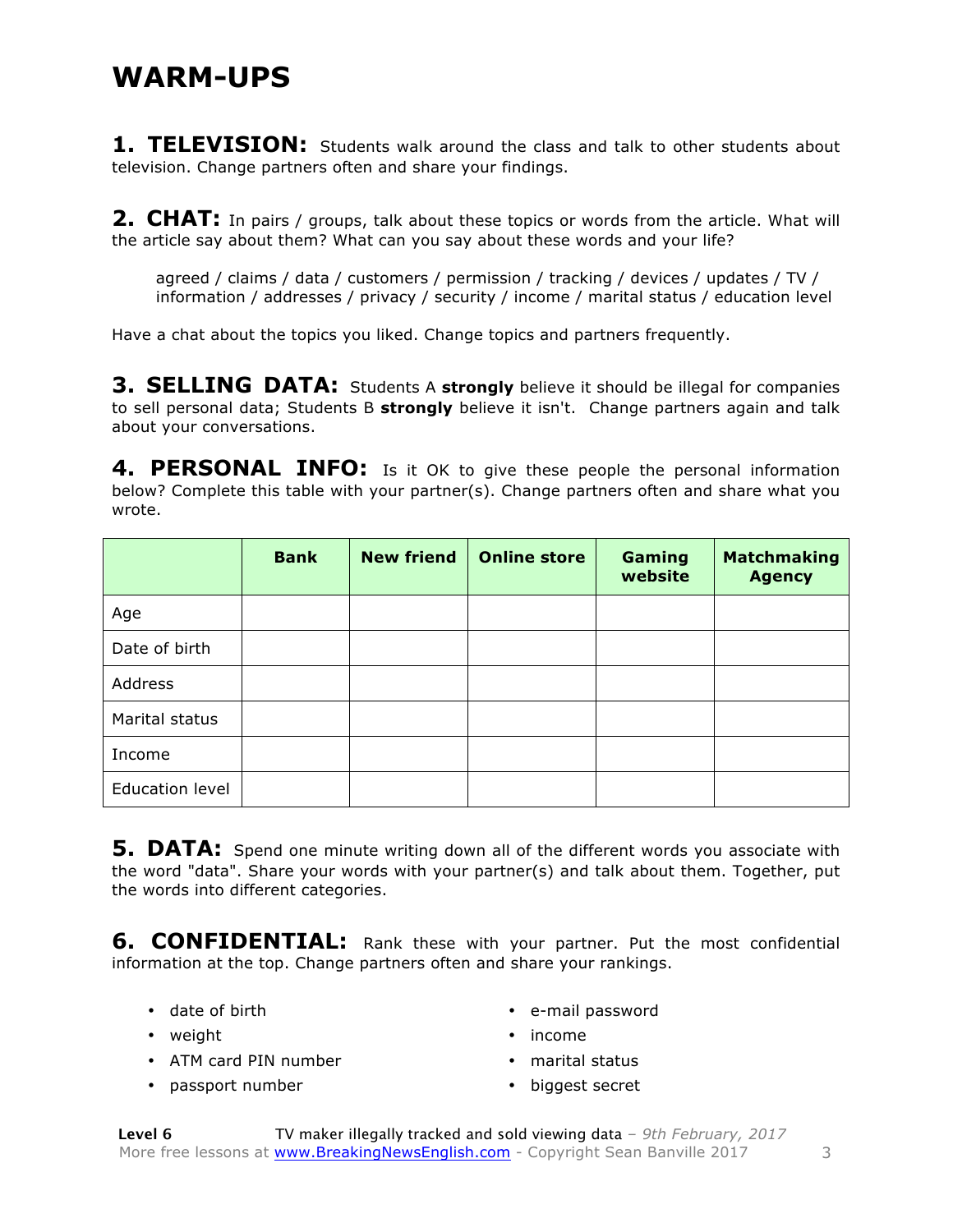## **BEFORE READING / LISTENING**

From http://www.BreakingNewsEnglish.com/1702/170209-television.html

#### **1. TRUE / FALSE:** Read the headline. Guess if a-h below are true (T) or false (F).

- a. A TV maker had to pay \$22 million to settle claims about data collection. **T / F**
- b. The company collected data on 11 million people without their consent. **T / F**
- c. The company's TVs automatically collected data on people's viewing. **T / F**
- d. Customers knew that the TV maker was watching what they watched. **T / F**
- e. The company collected data every other second. **T / F**
- f. The TV maker also collected customers' IP addresses. **T / F**
- g. The TV maker collected and sold information on people's marital status. **T / F**
- h. A company lawyer said it wasn't clear what TV makers should do. **T / F**

#### **2. SYNONYM MATCH:**

Match the following synonyms. The words in **bold** are from the news article.

- **1. agreed**
- **2. settle**
- **3. lawsuit**
- **4. fitted**
- **5. devices**
- **6. captured**
- **7. breach**
- **8. generated**
- **9. status**
- **10. clear**
- a. legal action
- b. violation
- c. gadgets
- d. position
- e. resolve
- f. brought about
- g. recorded
- h. consented
- i. evident
- j. inserted

#### **3. PHRASE MATCH:** (Sometimes more than one choice is possible.)

- 1. agreed to pay \$2.2 million to settle
- 2. it collected data from 11 million people
- 3. The lawsuit against the flat-panel TV maker
- 4. automatically tracked what
- 5. software
- 6. Vizio captured second-
- 7. recorded people's
- 8. reveal a
- 9. marital
- 10. makers should get people's
- a. people were watching
- b. status
- c. claims
- d. by-second information
- e. lot about you
- f. was filed
- g. without their consent
- h. consent
- i. IP addresses
- j. updates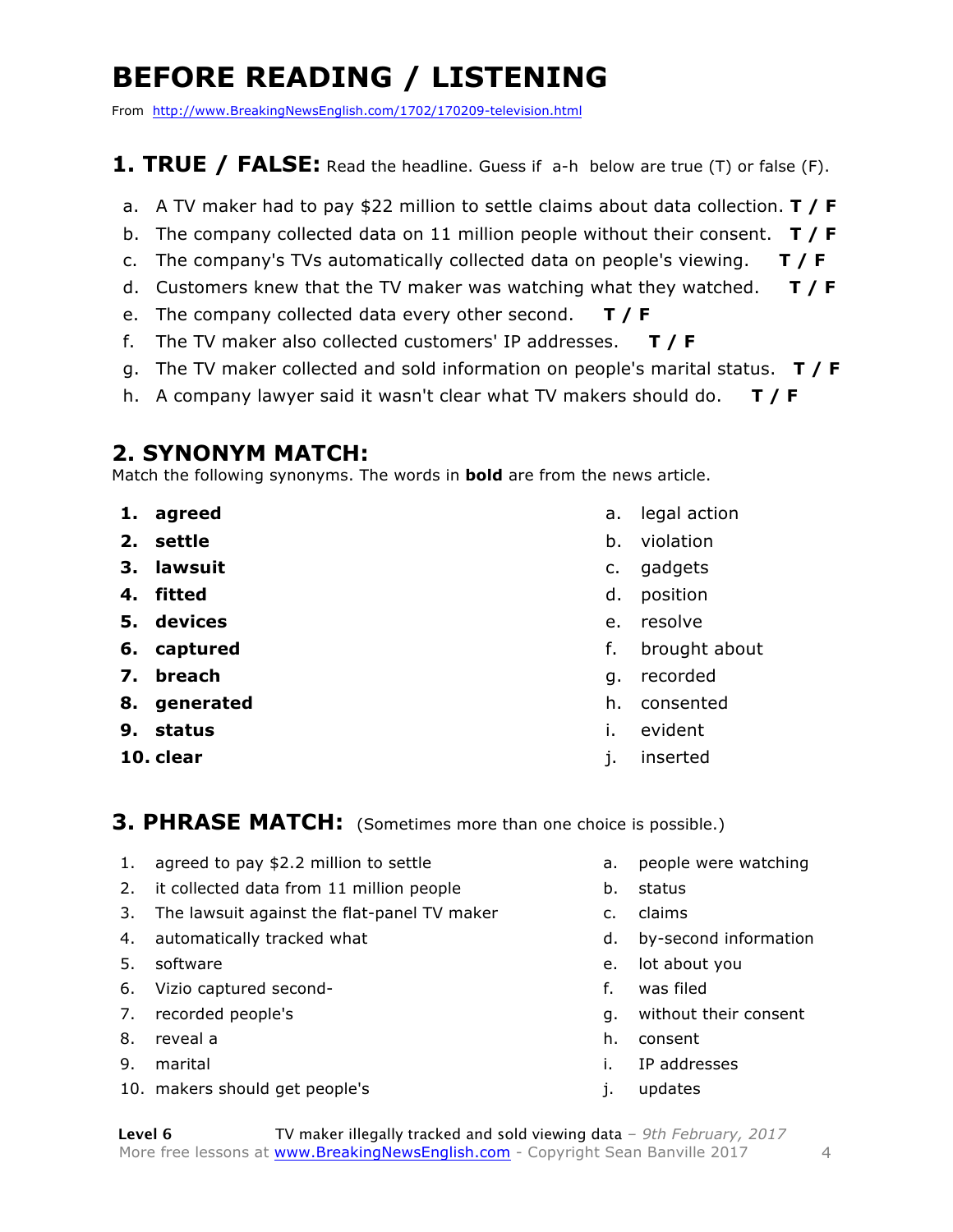## **GAP FILL**

From http://www.BreakingNewsEnglish.com/1702/170209-television.html

| The television maker Vizio has $(1)$ _____________ to pay \$2.2           | filed      |
|---------------------------------------------------------------------------|------------|
| million to settle claims that it collected $(2)$ ________________ from 11 | tracked    |
| million people without their consent. The lawsuit against the flat-       | agreed     |
| panel TV maker was (3) ______________ by the Federal Trade                |            |
| Commission (FTC) in the USA. The FTC discovered that Vizio had            | while      |
| been (4) _______________ and selling data on customers without            | gathering  |
| (5) ________________ for years. The FTC claimed Vizio began making        | devices    |
| televisions in 2014 that automatically (6) ______________ what            | data       |
| people were watching. They fitted tracking (7) ______________ to          |            |
| TVs made before 2014 by using software updates. The FTC said:             | permission |
| "Consumers didn't know that (8) _____________ they were                   |            |
| watching their TVs, Vizio was watching them."                             |            |

The FTC said Vizio (9) \_\_\_\_\_\_\_\_\_\_\_\_ second-by-second information about what people were watching. The company also recorded people's IP (10) \_\_\_\_\_\_\_\_\_\_\_\_\_. The FTC said this was a (11) \_\_\_\_\_\_\_\_\_\_\_\_ of privacy and security. It said: "The data generated when you watch television can (12) \_\_\_\_\_\_\_\_\_\_\_\_ a lot about you and your household." Vizio sold information to (13) **about people's age, sex, household size and** income, (14) \_\_\_\_\_\_\_\_\_\_\_\_ status, home ownership, and education level. However, the company did not share people's names. Vizio lawyer Jerry Huang said: "Today, the FTC has made it (15) \_\_\_\_\_\_\_\_\_\_\_\_ that all smart-TV makers should get people's (16) \_\_\_\_\_\_\_\_\_\_\_\_ before collecting and sharing television viewing information." *breach marital addresses consent advertisers captured clear reveal*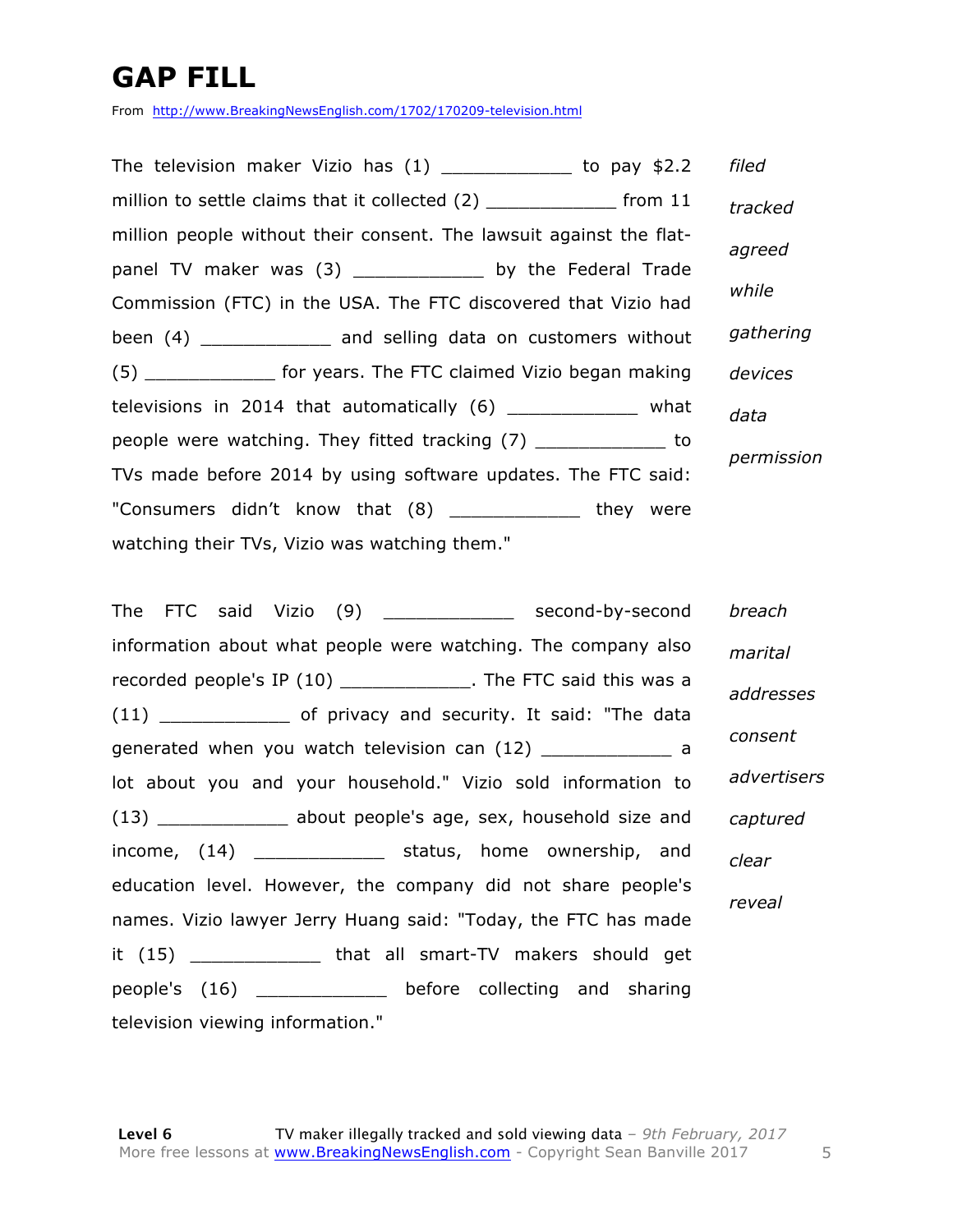#### **LISTENING – Guess the answers. Listen to check.**

From http://www.BreakingNewsEnglish.com/1702/170209-television.html

| 1) The television maker Vizio has agreed to pay \$2.2 million to _______<br>a. settled clams              |
|-----------------------------------------------------------------------------------------------------------|
| b. settler claims<br>c. settle clams                                                                      |
| d. settle claims<br>2) it collected data from 11 million people without ______                            |
| a. their consensus<br>b. their consent                                                                    |
| c. their consents<br>d. their consensual                                                                  |
| 3) Vizio had been gathering and selling data on customers _______<br>a. without permission                |
| b. without persimmon<br>c. without promissory                                                             |
| d. without premonition                                                                                    |
| 4) They fitted tracking devices to TVs made before 2014 by using _______<br>a. software uploads           |
| b. software updates<br>c. software upbeats                                                                |
| d. software updated<br>5) Consumers didn't know that while they were watching their TVs, Vizio was ______ |
| a. watching their<br>b. watching they                                                                     |
| c. watching these                                                                                         |
| d. watching them<br>6) Vizio captured second-by-second information about what ______                      |
| a. people were watching<br>b. peoples were watching                                                       |
| c. person was watching<br>d. people like watching                                                         |
| 7) The FTC said this was a breach of privacy ______<br>a. and secretary                                   |
| b. and securities<br>c. and security                                                                      |
| d. and secure it                                                                                          |
| 8) The data generated when you watch television can reveal a ______<br>a. lots about you                  |
| b. lot all about you<br>c. load all about you                                                             |
| d. lot about you<br>9) household size and income, marital status, home ownership, and _______             |
| a. educational level<br>b. education level                                                                |
| c. educationally level<br>d. educations level                                                             |
| 10) get people's consent before collecting and sharing television ______                                  |
| a. view in information<br>b. viewing in information                                                       |
| c. viewing formation<br>d. viewing information                                                            |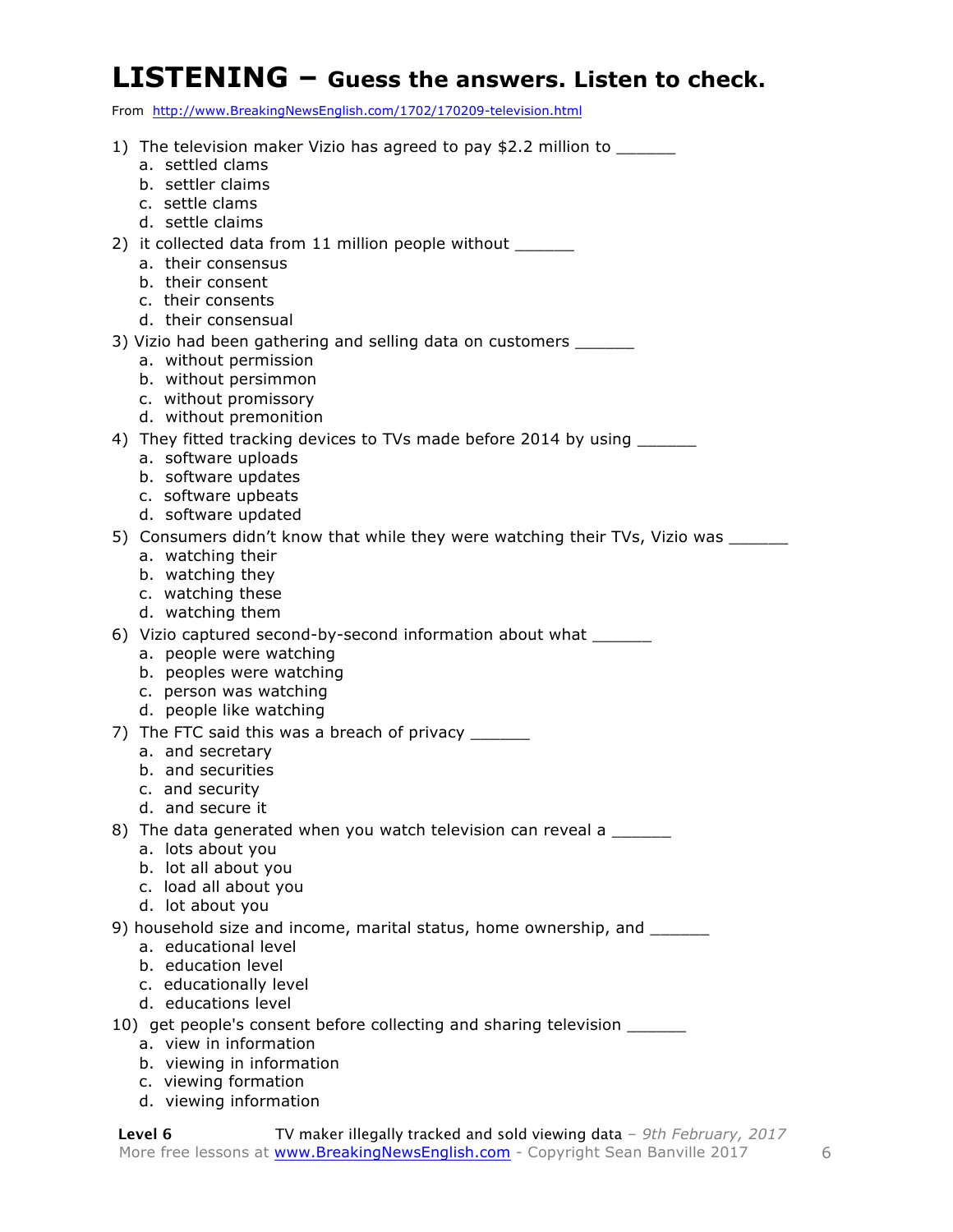#### **LISTENING – Listen and fill in the gaps**

From http://www.BreakingNewsEnglish.com/1702/170209-television.html

The television maker Vizio  $(1)$  \_\_\_\_\_\_\_\_\_\_\_\_\_\_\_\_\_\_\_\_\_\_\_\_ pay \$2.2 million to settle claims that it collected data from 11 million people without their consent. The lawsuit against the flat-panel TV maker (2) \_\_\_\_\_\_\_\_\_\_\_\_\_\_\_\_\_\_\_ Federal Trade Commission (FTC) in the USA. The FTC discovered that Vizio had been gathering and (3) \_\_\_\_\_\_\_\_\_\_\_\_\_\_\_\_\_\_\_ customers without (4) \_\_\_\_\_\_\_\_\_\_\_\_\_\_\_\_\_\_\_. The FTC claimed Vizio began making televisions in 2014 that automatically tracked what people were watching. They fitted (5) TVs made before 2014 by using software updates. The FTC said: "Consumers didn't (6) \_\_\_\_\_\_\_\_\_\_\_\_\_\_\_\_\_\_\_ they were watching their TVs, Vizio was watching them."

The FTC said Vizio captured (7) \_\_\_\_\_\_\_\_\_\_\_\_\_\_\_\_\_\_\_ information about what people were watching. The company also recorded people's (8) \_\_\_\_\_\_\_\_\_\_\_\_\_\_\_\_\_\_\_. The FTC said this was a breach of privacy and security. It said: "The data generated when you watch television (9) \_\_\_\_\_\_\_\_\_\_\_\_\_\_\_\_\_\_\_ about you and your household." Vizio sold information to advertisers about people's age, sex, household size and (10) \_\_\_\_\_\_\_\_\_\_\_\_\_\_\_\_\_\_\_, home ownership, and education level. However, the company did not share people's names. Vizio lawyer Jerry Huang said: "Today, the FTC has made (11) \_\_\_\_\_\_\_\_\_\_\_\_\_\_\_\_\_\_\_\_\_\_\_\_\_ smart-TV makers should get people's consent before collecting and sharing television (12) \_\_\_\_\_\_\_\_\_\_\_\_\_\_\_\_\_\_\_\_\_\_\_\_\_\_. "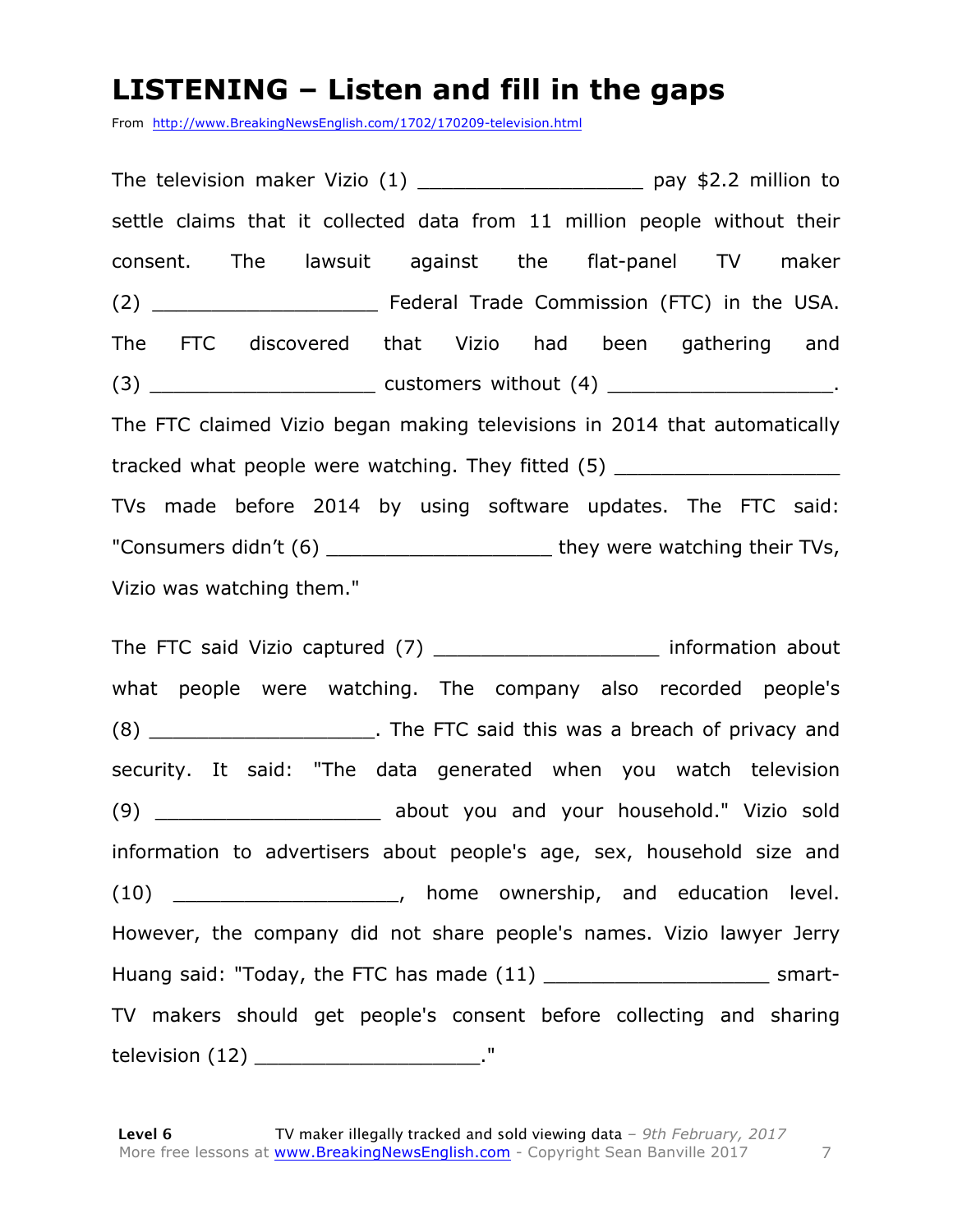## **COMPREHENSION QUESTIONS**

From http://www.BreakingNewsEnglish.com/1702/170209-television.html

- 1. How much did Vizio have to pay to settle claims against it?
- 2. How many people did Vizio collect data from?
- 3. For how long had Vizio been collecting data without permission?
- 4. What did Vizio fit to TVs made before 2014?
- 5. What didn't consumers know that Vizio was doing?
- 6. What did Vizio record?
- 7. How much data can watching TV reveal about you?
- 8. What did Vizio not share about people?
- 9. Who is Jerry Huang?
- 10. What did Jerry Huang say TV makers should get before sharing info?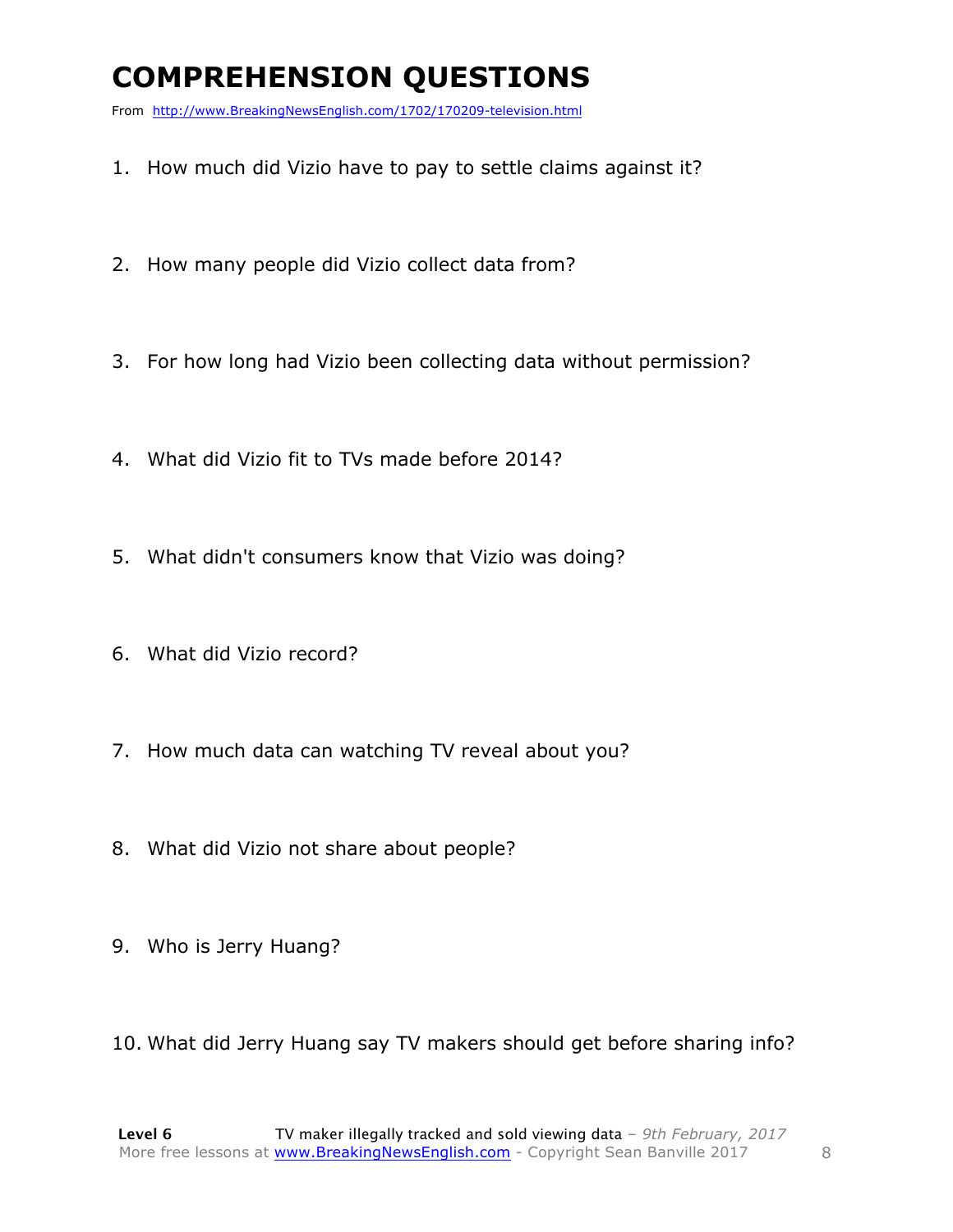## **MULTIPLE CHOICE - QUIZ**

From http://www.BreakingNewsEnglish.com/1702/170209-television.html

| 6) What did Vizio record?<br>a) people's IP addresses<br>b) music<br>c) events<br>d) TV programmes<br>7) How much data can watching TV<br>reveal about you?<br>a) not that much<br>b) 27.8 GB<br>c) a lot<br>d) everything<br>8) What did Vizio not share about<br>people?<br>a) their names<br>b) telephone numbers<br>c) secrets<br>d) passwords<br>9) Who is Jerry Huang?<br>a) a lawyer<br>b) a Vizio customer<br>c) an FTC worker<br>d) a security expert<br>10) What did Jerry Huang say TV<br>makers should get before sharing |
|---------------------------------------------------------------------------------------------------------------------------------------------------------------------------------------------------------------------------------------------------------------------------------------------------------------------------------------------------------------------------------------------------------------------------------------------------------------------------------------------------------------------------------------|
| info?<br>a) a permit<br>b) a bigger screen<br>c) a bigger hard drive<br>d) consent                                                                                                                                                                                                                                                                                                                                                                                                                                                    |
|                                                                                                                                                                                                                                                                                                                                                                                                                                                                                                                                       |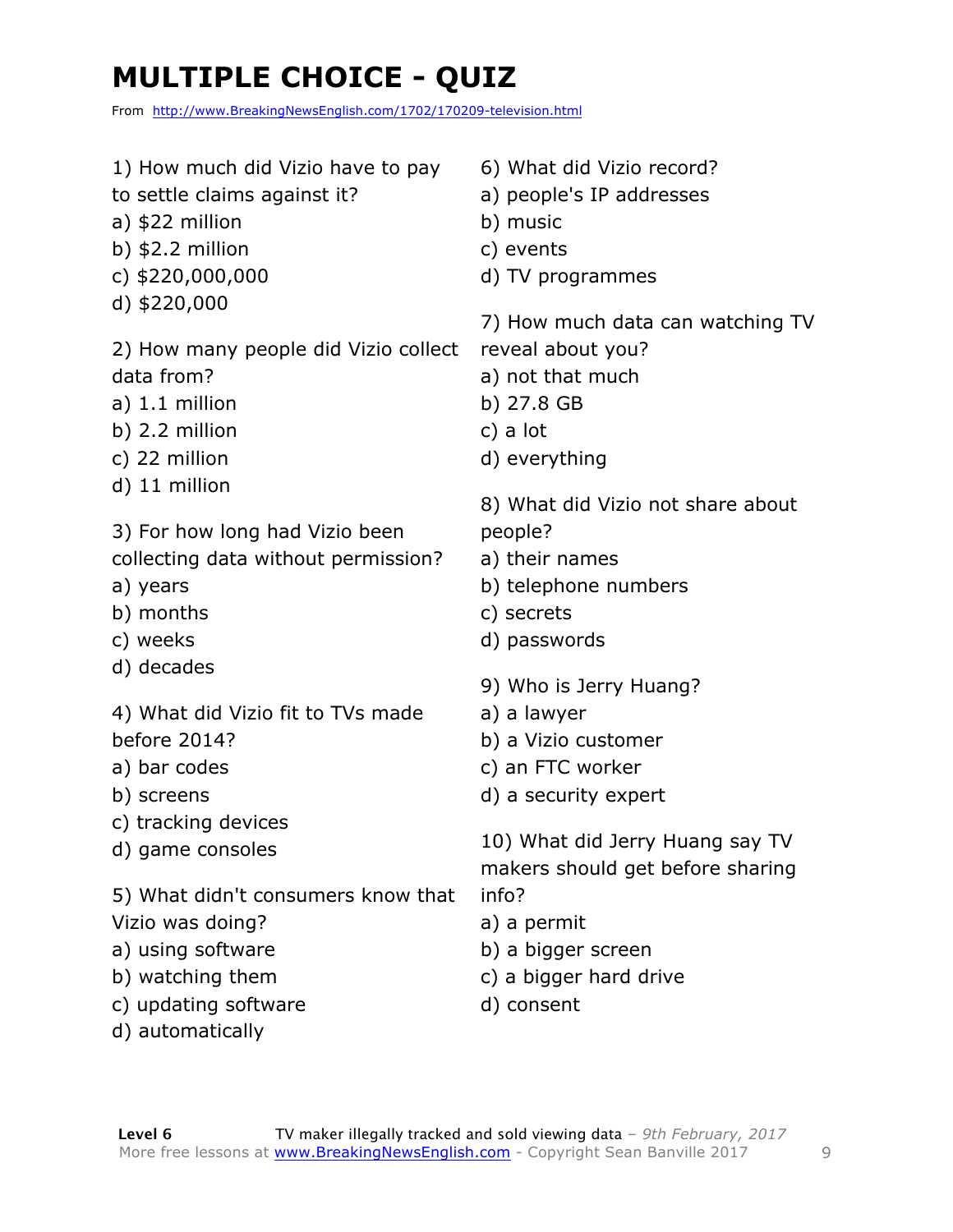## **ROLE PLAY**

From http://www.BreakingNewsEnglish.com/1702/170209-television.html

#### **Role A – Date of Birth**

You think your date of birth is the most confidential information. Tell the others three reasons why. Tell them why their info isn't as confidential. Also, tell the others which is the least confidential of these (and why): weight, income or passport number.

#### **Role B – Weight**

You think your weight is the most confidential information. Tell the others three reasons why. Tell them why their info isn't as confidential. Also, tell the others which is the least confidential of these (and why): date of birth, income or passport number.

#### **Role C – Income**

You think your income is the most confidential information. Tell the others three reasons why. Tell them why their info isn't as confidential. Also, tell the others which is the least confidential of these (and why): weight, date of birth or passport number.

#### **Role D – Passport Number**

You think your passport number is the most confidential information. Tell the others three reasons why. Tell them why their info isn't as confidential. Also, tell the others which is the least confidential of these (and why): weight, income or date of birth.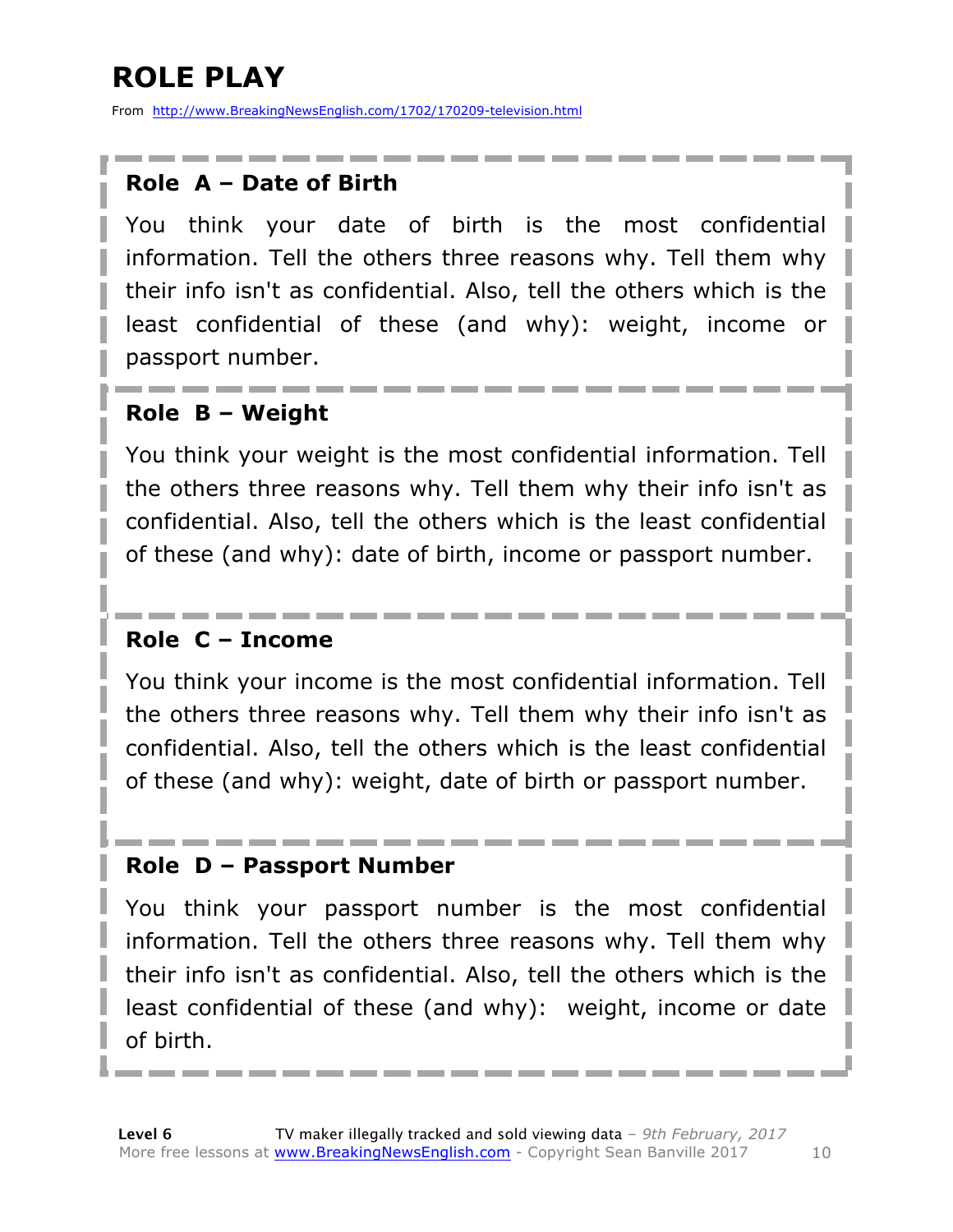## **AFTER READING / LISTENING**

From http://www.BreakingNewsEnglish.com/1702/170209-television.html

**1. WORD SEARCH:** Look in your dictionary / computer to find collocates, other meanings, information, synonyms … for the words 'data' and 'information'.

| data | information |
|------|-------------|
|      |             |
|      |             |
|      |             |

- Share your findings with your partners.
- Make questions using the words you found.
- Ask your partner / group your questions.

2. **ARTICLE QUESTIONS:** Look back at the article and write down some questions you would like to ask the class about the text.

- Share your questions with other classmates / groups.
- Ask your partner / group your questions.

**3. GAP FILL:** In pairs / groups, compare your answers to this exercise. Check your answers. Talk about the words from the activity. Were they new, interesting, worth learning…?

**4. VOCABULARY:** Circle any words you do not understand. In groups, pool unknown words and use dictionaries to find their meanings.

**5. TEST EACH OTHER:** Look at the words below. With your partner, try to recall how they were used in the text:

| $\bullet$ agreed | $\cdot$ second |
|------------------|----------------|
| · filed          | $\cdot$ IP     |
| • years          | • reveal       |
| • tracked        | $\cdot$ size   |
| • updates        | • names        |
| • while          | • clear        |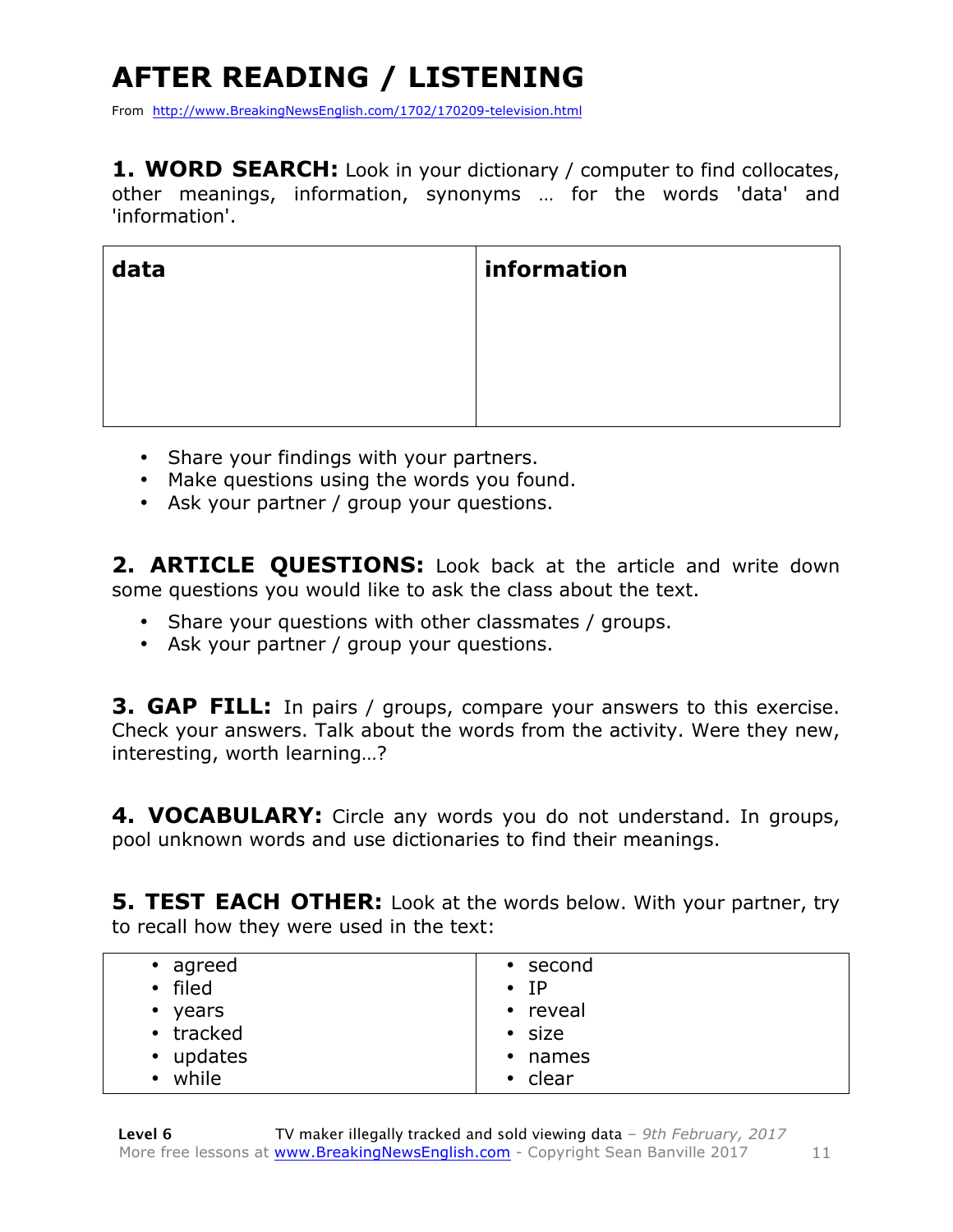## **TELEVISION SURVEY**

From http://www.BreakingNewsEnglish.com/1702/170209-television.html

Write five GOOD questions about television in the table. Do this in pairs. Each student must write the questions on his / her own paper.

When you have finished, interview other students. Write down their answers.

|      | STUDENT 1 | STUDENT 2 | STUDENT 3 |
|------|-----------|-----------|-----------|
| Q.1. |           |           |           |
| Q.2. |           |           |           |
| Q.3. |           |           |           |
| Q.4. |           |           |           |
| Q.5. |           |           |           |

- Now return to your original partner and share and talk about what you found out. Change partners often.
- Make mini-presentations to other groups on your findings.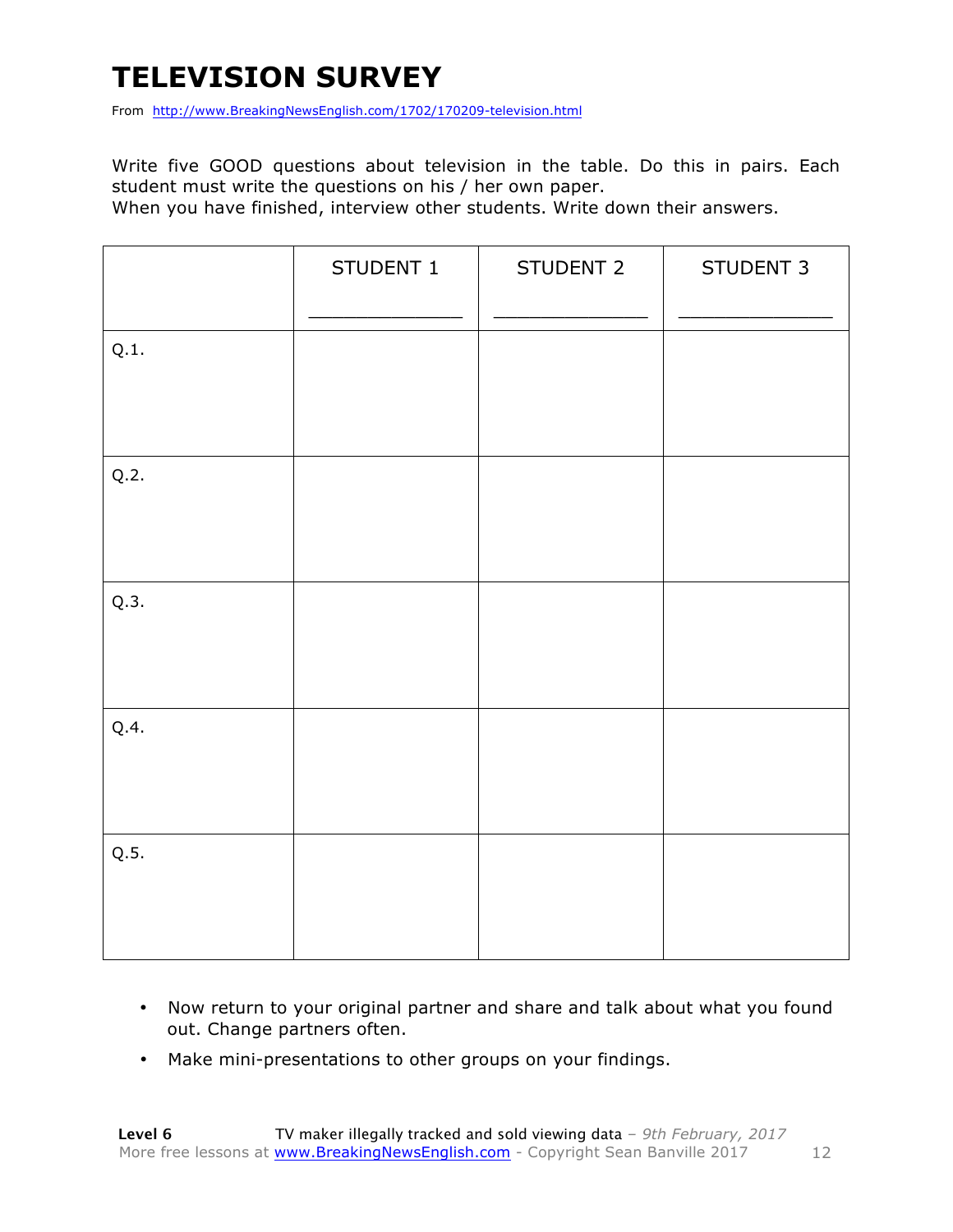## **TELEVISION DISCUSSION**

STUDENT A's QUESTIONS (Do not show these to student B)

- 1. What did you think when you read the headline?
- 2. What springs to mind when you hear the word 'television'?
- 3. What do you think about what you read?
- 4. How much do you worry about your personal information?
- 5. How surprised are you a TV maker can do this?
- 6. What do companies do with the data they collect on you?
- 7. Should the 11 million people be able to sue the TV maker?
- 8. How legal were the TV maker's actions?
- 9. What would you do if you were one of the 11 million?
- 10. Will you now worry more about your personal information?

*TV maker illegally tracked and sold viewing data – 9th February, 2017* Thousands more free lessons at www.BreakingNewsEnglish.com

-----------------------------------------------------------------------------

#### **TELEVISION DISCUSSION**

STUDENT B's QUESTIONS (Do not show these to student A)

- 11. Did you like reading this article? Why/not?
- 12. What do you think of when you hear the word 'data'?
- 13. What can bad people do with your IP address?
- 14. How secure do you think you are online?
- 15. What advice do you have for people to safeguard their privacy?
- 16. How dangerous is it to give personal information online?
- 17. Why do you think the company did not share people's names?
- 18. What would people learn about you from the Internet sites you visit?
- 19. What do your TV viewing habits say about you?
- 20. What questions would you like to ask the boss of Vizio?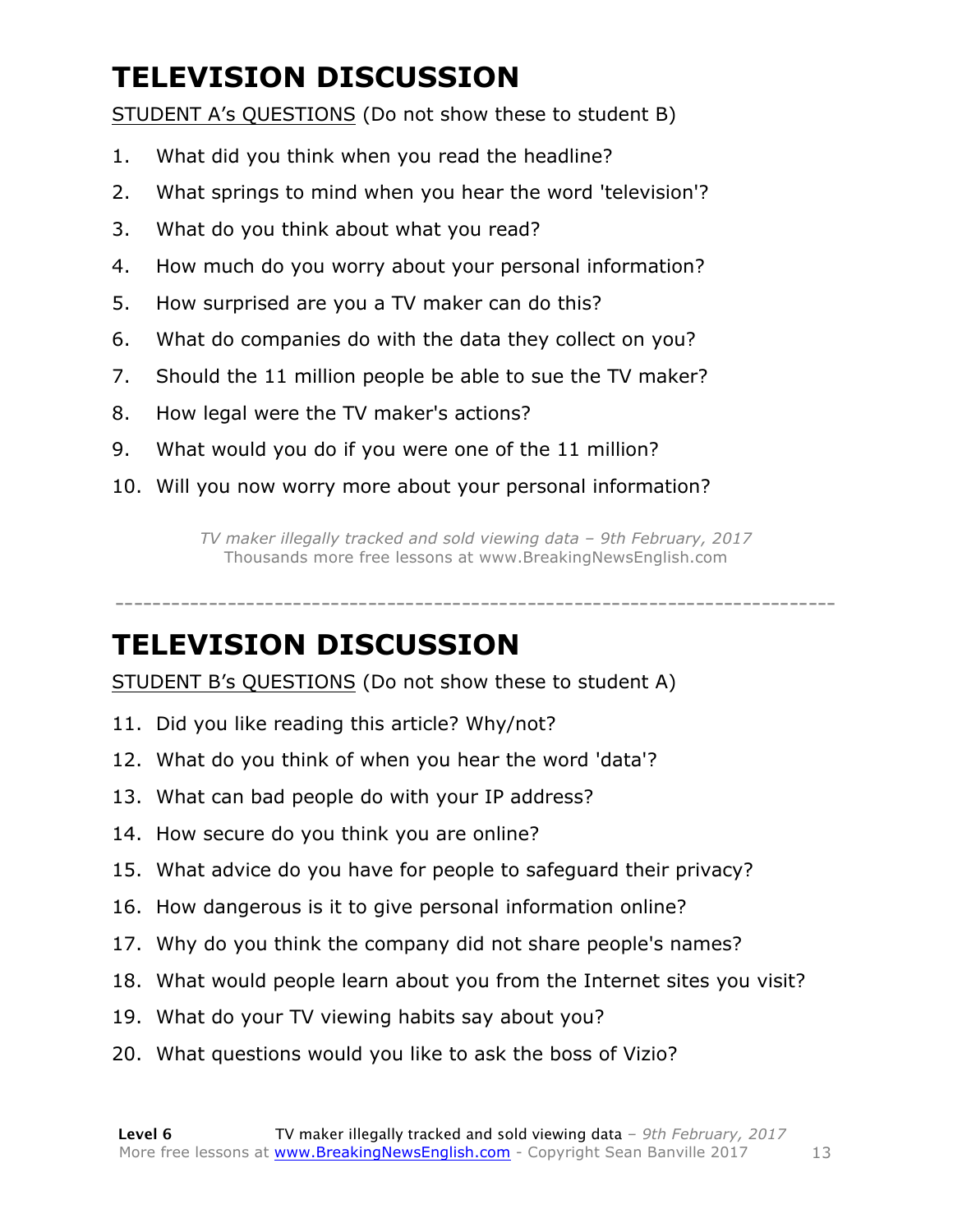## **DISCUSSION (Write your own questions)**

STUDENT A's QUESTIONS (Do not show these to student B)

| 1. | <u> 1980 - Andrea Barbara, amerikan basar basa dan basa dan basa dan basa dan basa dan basa dan basa dan basa da</u>  |
|----|-----------------------------------------------------------------------------------------------------------------------|
|    |                                                                                                                       |
| 2. |                                                                                                                       |
|    |                                                                                                                       |
| 3. | <u> 2002 - Jan James James Barnett, amerikansk politik (</u>                                                          |
|    |                                                                                                                       |
| 4. |                                                                                                                       |
|    |                                                                                                                       |
| 5. | <u> Terminal de la propincia de la propincia de la propincia de la propincia de la propincia de la propincia de l</u> |
|    |                                                                                                                       |
| 6. |                                                                                                                       |
|    | $\sigma$ $\cdots$ $\sigma$ $\sigma$ $\cdots$ $\sigma$ $\cdots$ $\sigma$ $\sigma$                                      |

Copyright © www.BreakingNewsEnglish.com 2017

## **DISCUSSION (Write your own questions)**

STUDENT B's QUESTIONS (Do not show these to student A)

| 1. |                                                                                                                                                                                                                                      |  |
|----|--------------------------------------------------------------------------------------------------------------------------------------------------------------------------------------------------------------------------------------|--|
|    |                                                                                                                                                                                                                                      |  |
| 2. | <u> Alexandria de la contrada de la contrada de la contrada de la contrada de la contrada de la contrada de la c</u>                                                                                                                 |  |
| 3. |                                                                                                                                                                                                                                      |  |
| 4. |                                                                                                                                                                                                                                      |  |
|    |                                                                                                                                                                                                                                      |  |
| 5. | <u> 1980 - Johann Stoff, deutscher Stoffen und der Stoffen und der Stoffen und der Stoffen und der Stoffen und der Stoffen und der Stoffen und der Stoffen und der Stoffen und der Stoffen und der Stoffen und der Stoffen und d</u> |  |
| 6. |                                                                                                                                                                                                                                      |  |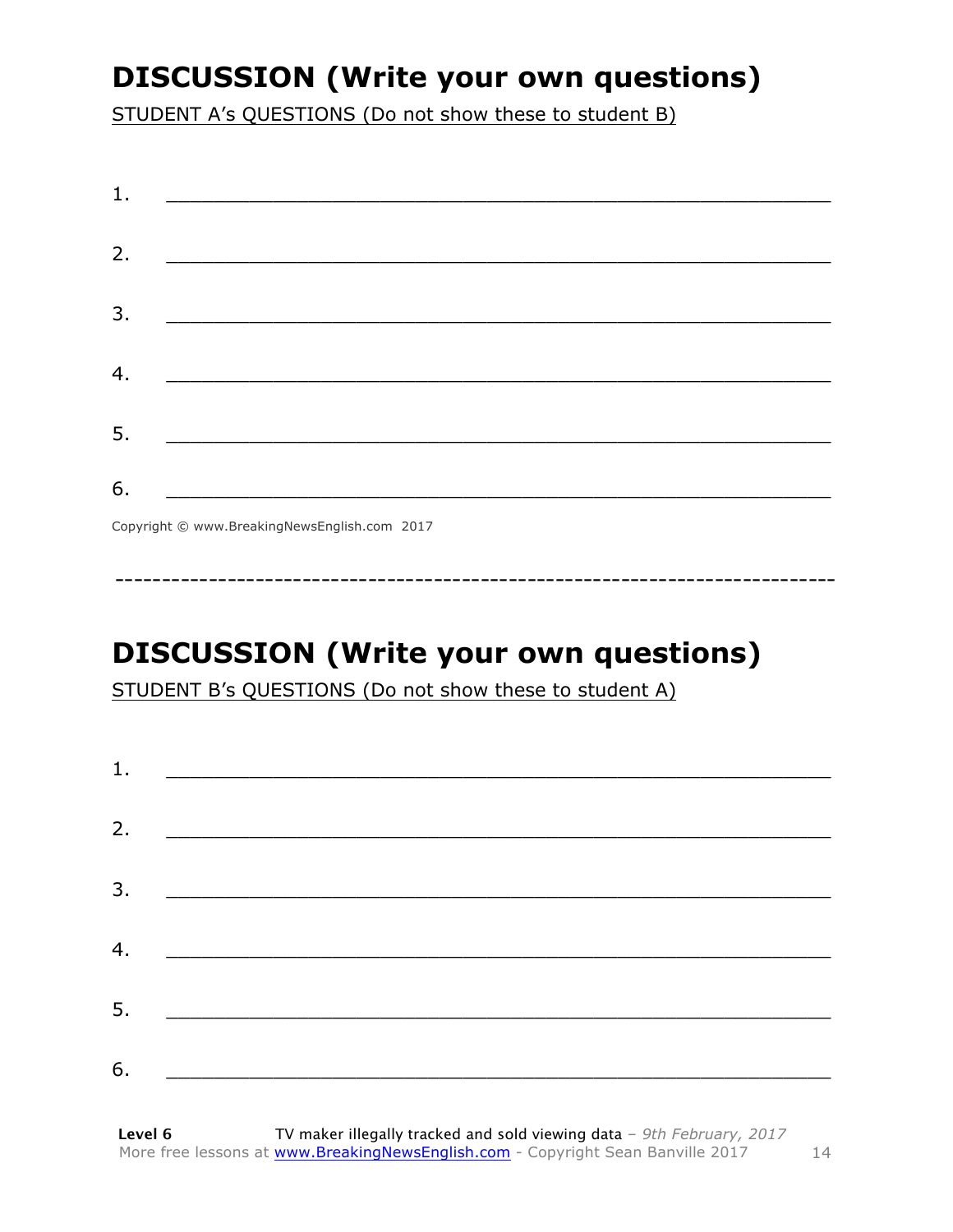## **LANGUAGE - CLOZE**

From http://www.BreakingNewsEnglish.com/1702/170209-television.html

The television maker Vizio has  $(1)$  \_\_\_\_\_ to pay \$2.2 million to settle claims that it collected data from 11 million people without their (2) The lawsuit against the flat-panel TV maker was (3) \_\_\_\_ by the Federal Trade Commission (FTC) in the USA. The FTC discovered that Vizio had been gathering and selling data (4) \_\_\_\_ customers without permission for years. The FTC claimed Vizio began making televisions in 2014 that automatically (5) \_\_\_\_ what people were watching. They fitted tracking devices to TVs made before 2014 by (6) \_\_\_\_ software updates. The FTC said: "Consumers didn't know that while they were watching their TVs, Vizio was watching them."

The FTC said Vizio captured second-by-(7) information about what people were watching. The company also recorded people's (8) \_\_\_\_ addresses. The FTC said this was a (9) \_\_\_\_\_ of privacy and security. It said: "The data generated when you watch television can (10) \_\_\_\_ a lot about you and your household." Vizio sold information to advertisers about people's age, sex, household size and income, (11) \_\_\_\_ status, home ownership, and education level. However, the company did not share people's names. Vizio lawyer Jerry Huang said: "Today, the FTC has made it (12) \_\_\_\_\_ that all smart-TV makers should get people's consent before collecting and sharing television viewing information."

#### **Put the correct words from the table below in the above article.**

| 1.  | (a) | agree     | (b) | agreed    | (c) | agreement  | (d) | a greed   |
|-----|-----|-----------|-----|-----------|-----|------------|-----|-----------|
| 2.  | (a) | consensus | (b) | consent   | (c) | consensual | (d) | consents  |
| 3.  | (a) | filled    | (b) | foiled    | (c) | flied      | (d) | filed     |
| 4.  | (a) | off       | (b) | on        | (c) | as         | (d) | by        |
| 5.  | (a) | tacked    | (b) | trucked   | (c) | tricked    | (d) | tracked   |
| 6.  | (a) | usage     | (b) | uses      | (c) | using      | (d) | user      |
| 7.  | (a) | second    | (b) | minute    | (c) | third      | (d) | runner-up |
| 8.  | (a) | AP        | (b) | <b>OP</b> | (c) | IP         | (d) | EP        |
| 9.  | (a) | broach    | (b) | branch    | (c) | batch      | (d) | breach    |
| 10. | (a) | reveal    | (b) | rebel     | (c) | repeal     | (d) | revel     |
| 11. | (a) | marital   | (b) | married   | (c) | martial    | (d) | marry     |
| 12. | (a) | clear     | (b) | clarity   | (c) | opaque     | (d) | misty     |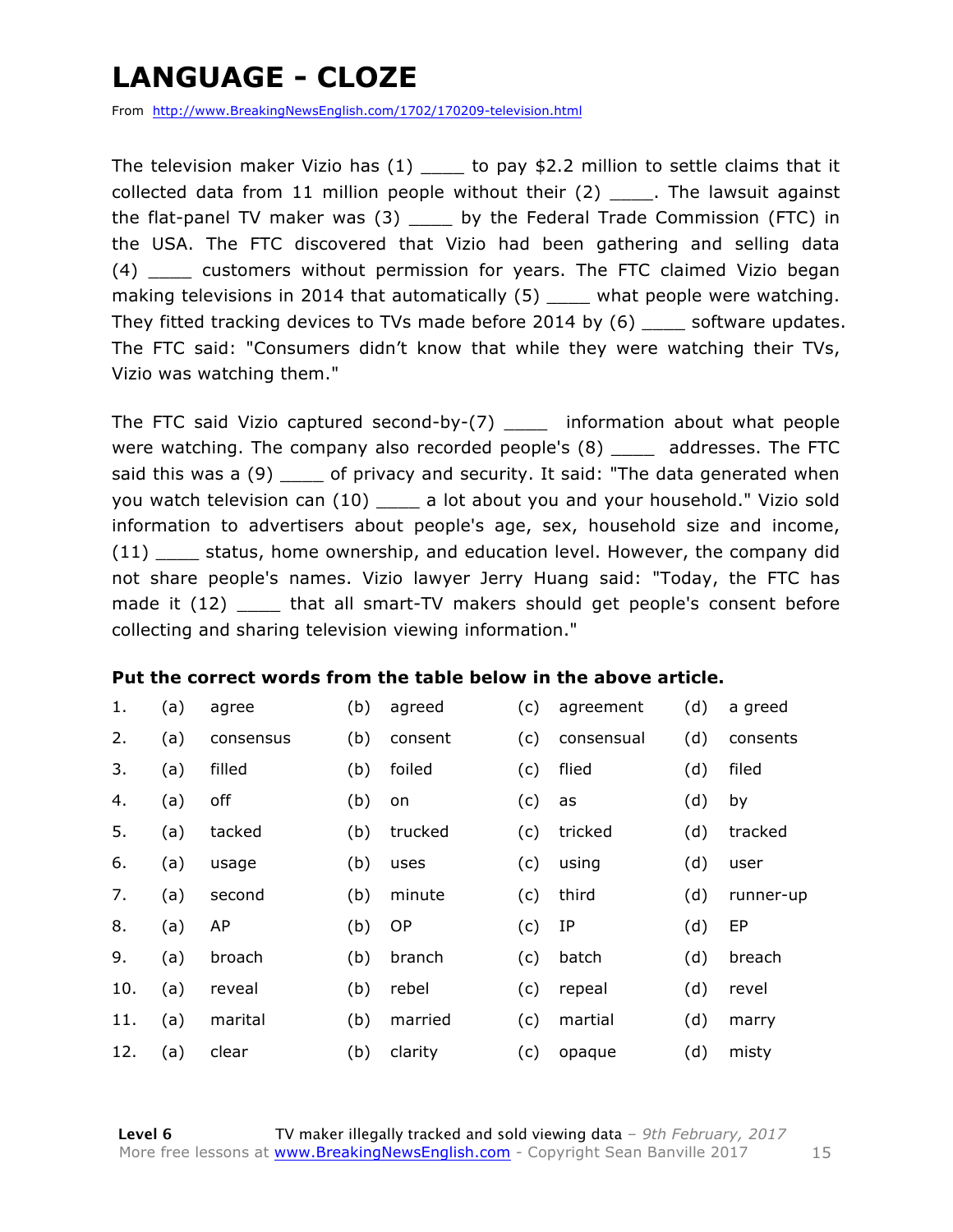## **SPELLING**

From http://www.BreakingNewsEnglish.com/1702/170209-television.html

#### **Paragraph 1**

- 1. to eltset claims
- 2. the aiswult
- 3. Federal Trade mCmosinsoi
- 4. without niesismpor
- 5. tracking isveced
- 6. software tasepdu

#### **Paragraph 2**

- 7. eapdcrtu second-by-second information
- 8. a reachb of privacy
- 9. avleer a lot about you
- 10. aatmirl status
- 11. Vizio yearlw
- 12. get people's cntosen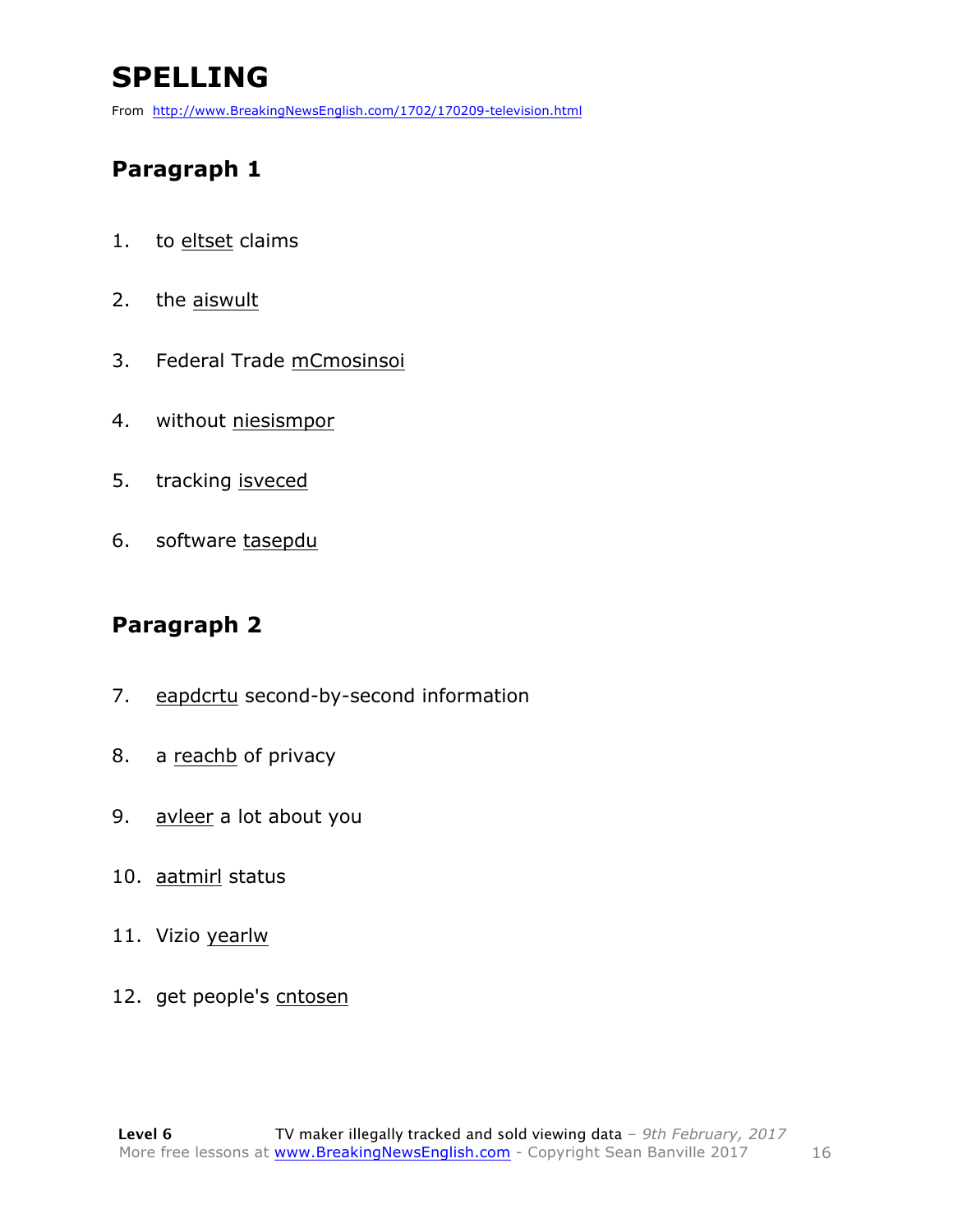## **PUT THE TEXT BACK TOGETHER**

From http://www.BreakingNewsEnglish.com/1702/170209-television.html

#### **Number these lines in the correct order.**

- ( ) The FTC said Vizio captured second-by-second information about what people were watching. The company also recorded
- ( ) from 11 million people without their consent. The lawsuit against the flat-panel TV maker was filed
- ( ) generated when you watch television can reveal a lot about you and your household." Vizio sold
- ( *1* ) The television maker Vizio has agreed to pay \$2.2 million to settle claims that it collected data
- ( ) before 2014 by using software updates. The FTC said: "Consumers didn't know that while
- () they were watching their TVs, Vizio was watching them."
- ( ) televisions in 2014 that automatically tracked what people were watching. They fitted tracking devices to TVs made
- ( ) by the Federal Trade Commission (FTC) in the USA. The FTC discovered that Vizio had been gathering and selling
- ( ) information to advertisers about people's age, sex, household size and income, marital status, home
- ( ) ownership, and education level. However, the company did not share people's
- ( ) people's consent before collecting and sharing television viewing information."
- ( ) names. Vizio lawyer Jerry Huang said: "Today, the FTC has made it clear that all smart-TV makers should get
- ( ) people's IP addresses. The FTC said this was a breach of privacy and security. It said: "The data
- ( ) data on customers without permission for years. The FTC claimed Vizio began making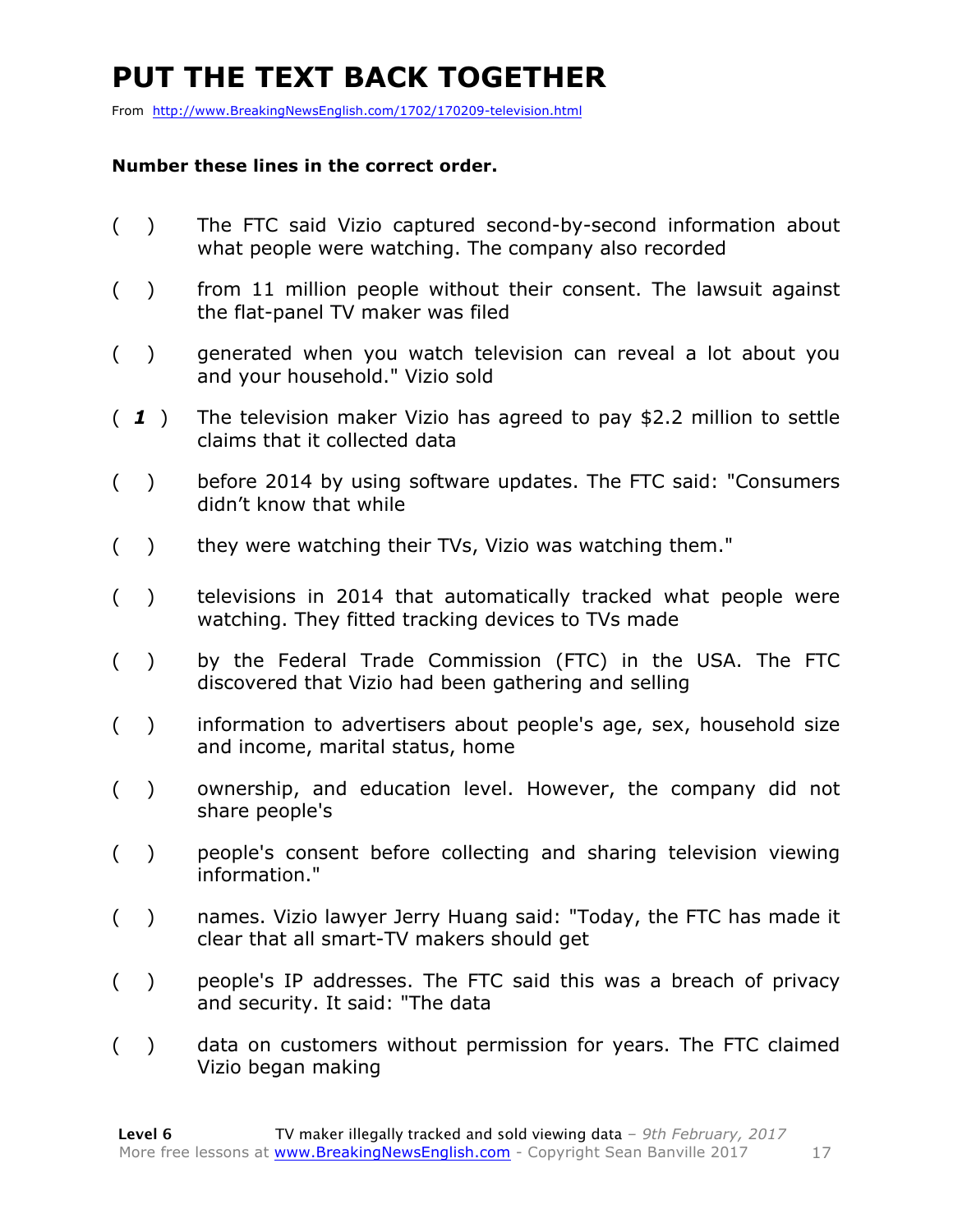#### **PUT THE WORDS IN THE RIGHT ORDER**

From http://www.BreakingNewsEnglish.com/1702/170209-television.html

1. million claims collected 11 Settle it from people that data .

2. against the flat - panel TV maker was filed The lawsuit .

3. customers on data Selling years for permission without .

4. 2014 to They TVs fitted made tracking before devices .

5. know didn't Consumers watching were they while that .

6. recorded IP The also people's addresses company .

7. watch reveal Data you can lot when television a generated .

8. names did However not , share the people's company .

9. - people's TV consent makers All should smart get .

10. sharing and Collecting information viewing television .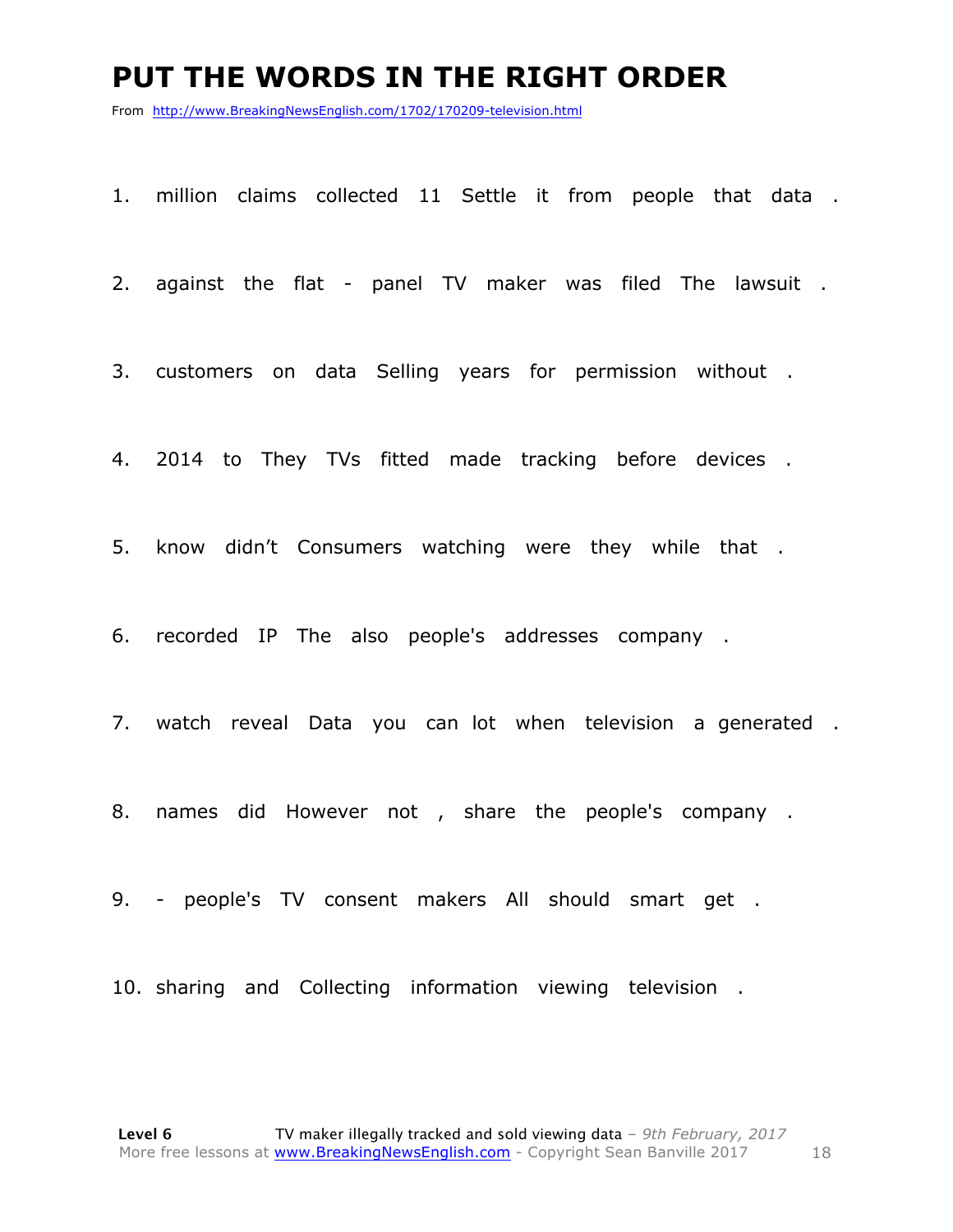## **CIRCLE THE CORRECT WORD (20 PAIRS)**

From http://www.BreakingNewsEnglish.com/1702/170209-television.html

The television maker Vizio has *agreed / agreement* to pay \$2.2 million to settle claims that it *collection / collected* data from 11 million people without their *consensual / consent*. The lawsuit *against / back* the flat-panel TV maker was filed by the Federal Trade Commission (FTC) in the USA. The FTC discovered that Vizio had been gathering and selling data *on / at* customers without permission for *yearly / years*. The FTC claimed Vizio began making televisions in 2014 that automatically tracked *that / what* people were watching. They fitted tracking devices *to / at* TVs made before 2014 by using software *updates / uploads*. The FTC said: "Consumers didn't know that *while / whilst* they were watching their TVs, Vizio was watching them."

The FTC said Vizio *captured / captioned* second-by-second information about what people were watching. The company also recorded people's *AP / IP* addresses. The FTC said this was a *breach / broach* of privacy and security. It said: "The data *generation / generated* when you watch television can reveal a *lots / lot* about you and your household." Vizio sold information *two / to* advertisers about people's age, sex, household size and income, *marital / martial* status, home ownership, and education level. However, the company did not share people's names. Vizio lawyer Jerry Huang said: "Today, the FTC has made it *clarity / clear* that all smart-TV makers should get people's consent *before / prior* collecting and sharing television *viewed / viewing* information."

#### **Talk about the connection between each pair of words in italics, and why the correct word is correct.**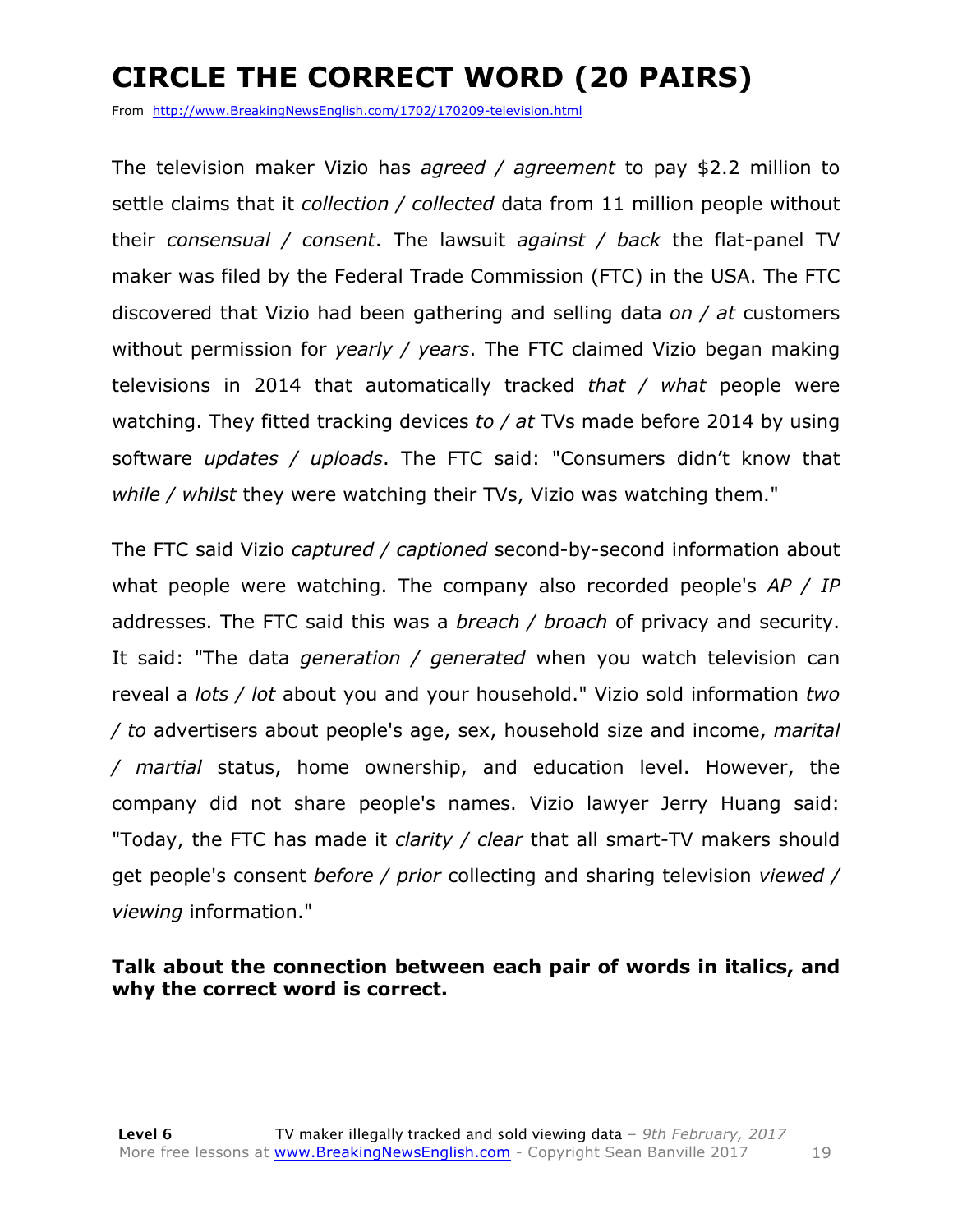## **INSERT THE VOWELS (a, e, i, o, u)**

From http://www.BreakingNewsEnglish.com/1702/170209-television.html

 $Th$  t\_l\_v\_s\_\_n m\_k\_r V\_z\_\_ h\_s \_gr\_\_d t\_ p\_y \$2.2  $m_l$  |  $l_l$  \_ n t \_ s\_ttl \_ cl \_ ms th \_t \_t c\_ ll \_ct \_d d \_t \_ fr \_m 11  $m$   $||$  n  $p$   $p$   $||$   $w$  th  $t$  th  $r$  c ns nt. Th  $|$  ws t  $g_{-}$  nst th fl\_t-p\_n\_l TV m\_k\_r w\_s f\_l\_d by th  $F_d$  r  $I$  Tr  $d$  C mm ss n (FTC) n th  $S$  . Th FTC  $d$  sc  $v$   $r$  d th t  $V$   $z$   $_$  h d  $b$   $_$  n g th  $r$  ng  $_$  nd s  $Il$  ng  $d_t$  \_ n c st m rs w th \_ t p rm ss \_ n f r y \_ rs. Th  $FTC$   $cl_{mm}$   $d$   $V_{Z_{mm}}$   $b_{g,n}$   $m_{k,n}$   $t_{l,v,s_{mm}}$  ns  $n$  2014  $th$  t  $_t$  t  $m$  t  $c$  lly tr  $ck$  d wh t  $p$   $p$   $p$   $l$   $w$   $r$ w tch ng. Th  $y$  f tt d tr ck ng d  $v$  c s t TVs m d  $b$   $f$   $r$  2014 by  $s$  ng s  $f$ tw  $r$  pd t s. Th FTC s d: "C\_ns\_m\_rs d\_dn't kn\_w th\_t wh\_l\_ th\_y w\_r\_ w\_tch\_ng  $th$ \_\_r TVs,  $V$ \_z\_\_  $w$ \_s  $w$ \_tch\_ng  $th$ \_m."

 $Th$  FTC  $s$  d  $V$   $z$  cpt d  $s$  cnd-by-scnd  $_nf$  rm t n b t wh t p pl w r w tch ng. Th  $c$  mp ny  $ls$   $r$   $c$   $rd$   $d$   $p$   $pl$   $s$   $P$   $ddr$   $ss$   $s$ . Th  $FTC$  $s$ <sub>\_\_</sub>d th\_s w\_s \_ br\_\_ch \_f pr\_v\_cy \_nd s\_c\_r\_ty. \_t s d: "Th d t  $q$  n r t d wh n y w tch t l v s n c n r v  $\perp$  l t b t y and y r h s h ld." V z s  $Id$   $_nf$   $rm$   $t$   $\rightarrow$   $r$   $t$   $\rightarrow$   $d$   $v$   $rt$   $s$   $rs$   $\rightarrow$   $b$   $\rightarrow$   $t$   $p$   $\rightarrow$   $p$   $\rightarrow$   $r$  $s_x, h_s = s_h, d_s = z_s = d_s, m_s = m_s, m_s = t_s, h_s = m_s$ wn  $rsh_p$ ,  $nd$  d c t  $n$  l v l. H  $w_1$ , th  $c$  mp ny d d n t sh  $r$  p p  $p$  s n m s. V  $z$  l wy r  $J$ <sub>rry</sub> H<sub>\_\_</sub>ng s<sub>\_\_</sub>d: "T\_d\_y, th\_ FTC h\_s m\_d\_ \_t cl\_\_r th t  $\Box$  sm rt-TV m  $k$  rs sh  $\Box$  d  $q$  t p  $p \Box$  is c ns nt  $b$  fr cll ct ng nd shrng tlvs n v w ng  $n$  f  $rm$  t  $n."$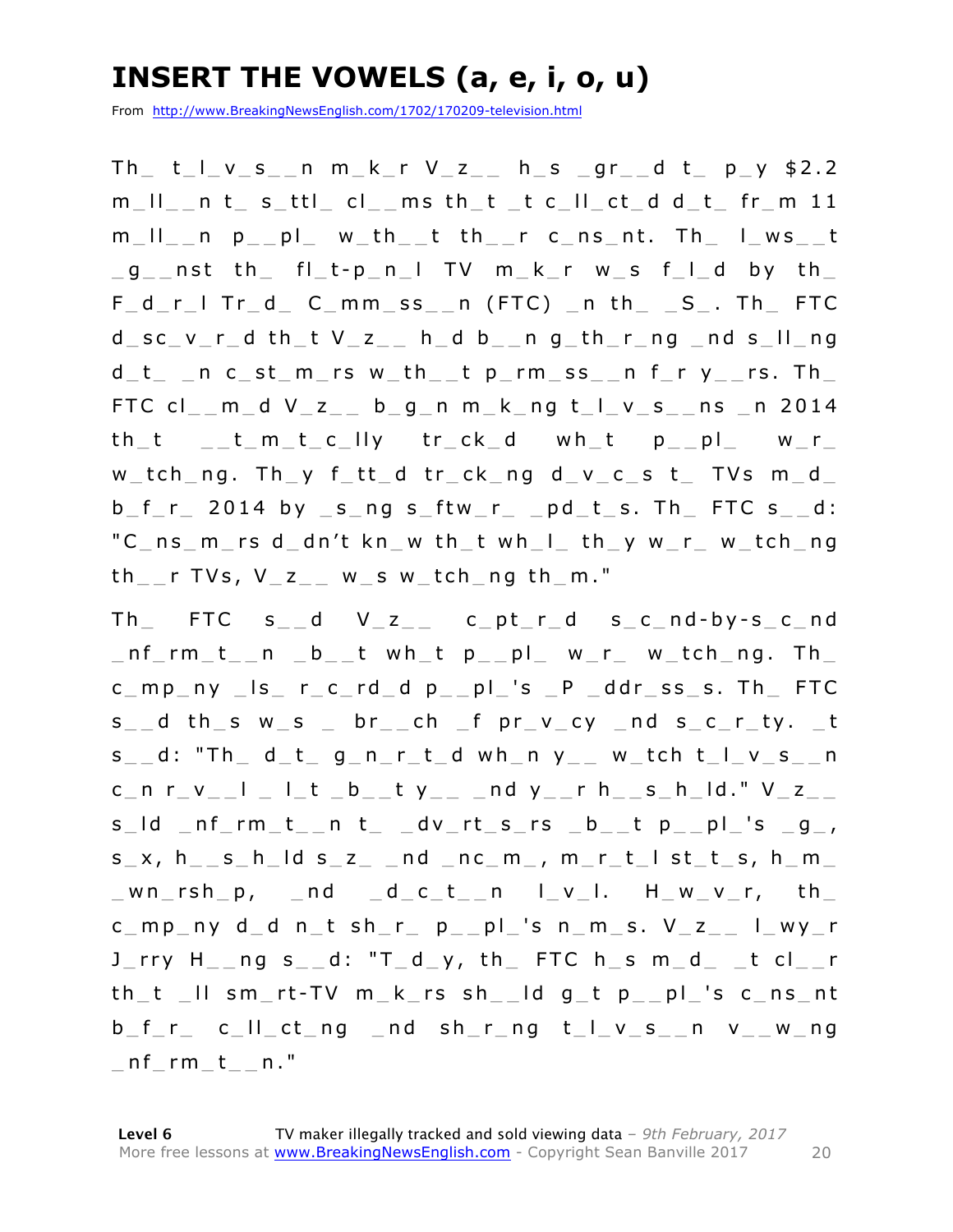#### **PUNCTUATE THE TEXT AND ADD CAPITALS**

From http://www.BreakingNewsEnglish.com/1702/170209-television.html

the television maker vizio has agreed to pay \$22 million to settle claims that it collected data from 11 million people without their consent the lawsuit against the flat-panel tv maker was filed by the federal trade commission (ftc) in the usa the ftc discovered that vizio had been gathering and selling data on customers without permission for years the ftc claimed vizio began making televisions in 2014 that automatically tracked what people were watching they fitted tracking devices to tvs made before 2014 by using software updates the ftc said "consumers didn't know that while they were watching their tvs vizio was watching them"

the ftc said vizio captured second-by-second information about what people were watching the company also recorded people's ip addresses the ftc said this was a breach of privacy and security it said "the data generated when you watch television can reveal a lot about you and your household" vizio sold information to advertisers about people's age sex household size and income marital status home ownership and education level however the company did not share people's names vizio lawyer jerry huang said "today the ftc has made it clear that all smart-tv makers should get people's consent before collecting and sharing television viewing information"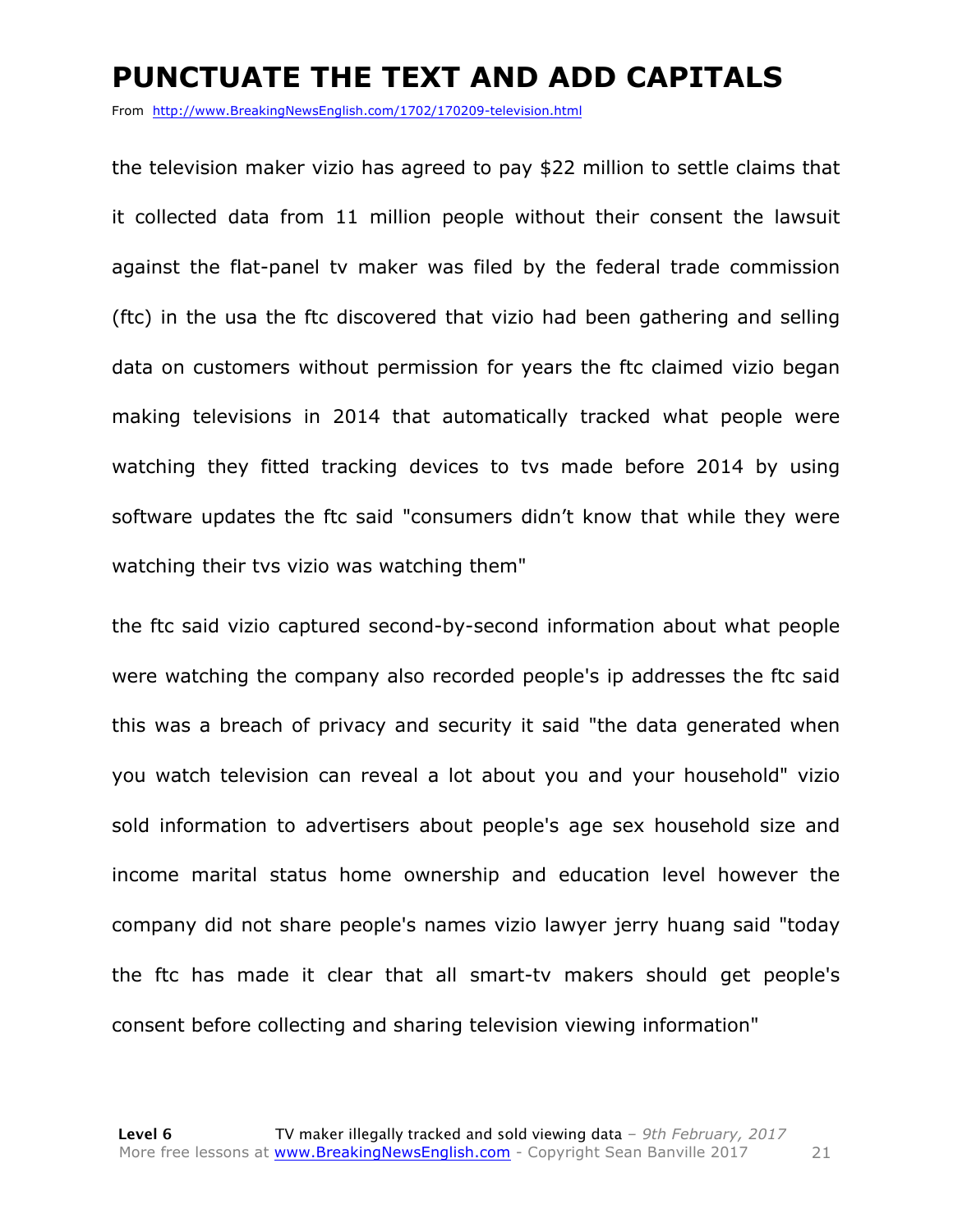## **PUT A SLASH ( / ) WHERE THE SPACES ARE**

From http://www.BreakingNewsEnglish.com/1702/170209-television.html

ThetelevisionmakerViziohasagreedtopay\$2.2milliontosettleclaimst hatitcollecteddatafrom11millionpeoplewithouttheirconsent.Thelaw suitagainsttheflat-panelTVmakerwasfiledbytheFederalTradeCommi ssion(FTC)intheUSA.TheFTCdiscoveredthatViziohadbeengathering andsellingdataoncustomerswithoutpermissionforyears.TheFTCclai medViziobeganmakingtelevisionsin2014thatautomaticallytrackedw hatpeoplewerewatching.TheyfittedtrackingdevicestoTVsmadebefor e2014byusingsoftwareupdates.TheFTCsaid:"Consumersdidn'tkno wthatwhiletheywerewatchingtheirTVs,Viziowaswatchingthem."The FTCsaidViziocapturedsecond-by-secondinformationaboutwhatpeop lewerewatching.Thecompanyalsorecordedpeople'sIPaddresses.The FTCsaidthiswasabreachofprivacyandsecurity.Itsaid:"Thedatagener atedwhenyouwatchtelevisioncanrevealalotaboutyouandyourhouse hold."Viziosoldinformationtoadvertisersaboutpeople'sage,sex,hous eholdsizeandincome,maritalstatus,homeownership,andeducationle vel.However,thecompanydidnotsharepeople'snames.ViziolawyerJe rryHuangsaid:"Today,theFTChasmadeitclearthatallsmart-TVmak ersshouldgetpeople'sconsentbeforecollectingandsharingtelevisionv iewinginformation."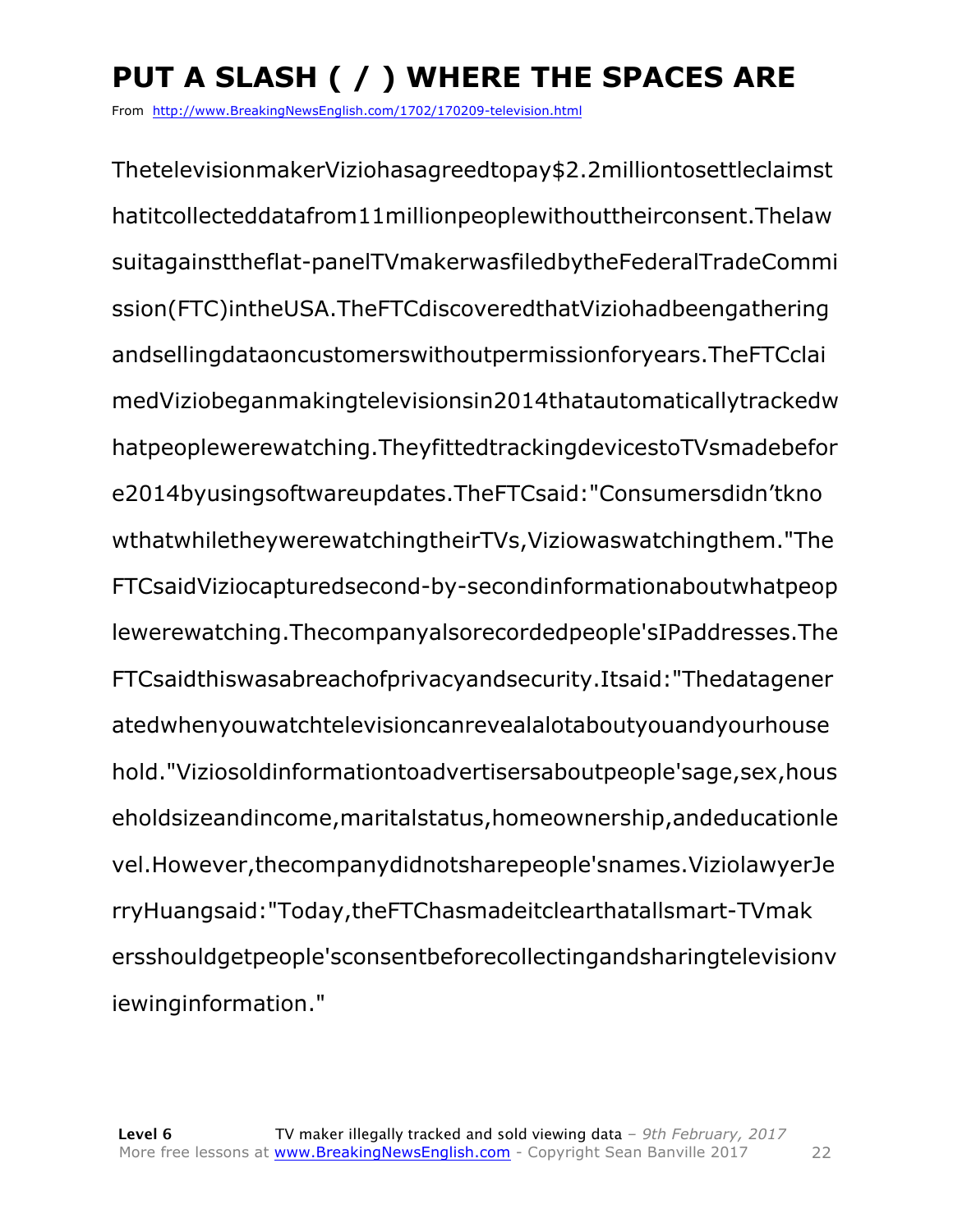## **FREE WRITING**

From http://www.BreakingNewsEnglish.com/1702/170209-television.html

Write about television for 10 minutes. Comment on your partner's paper.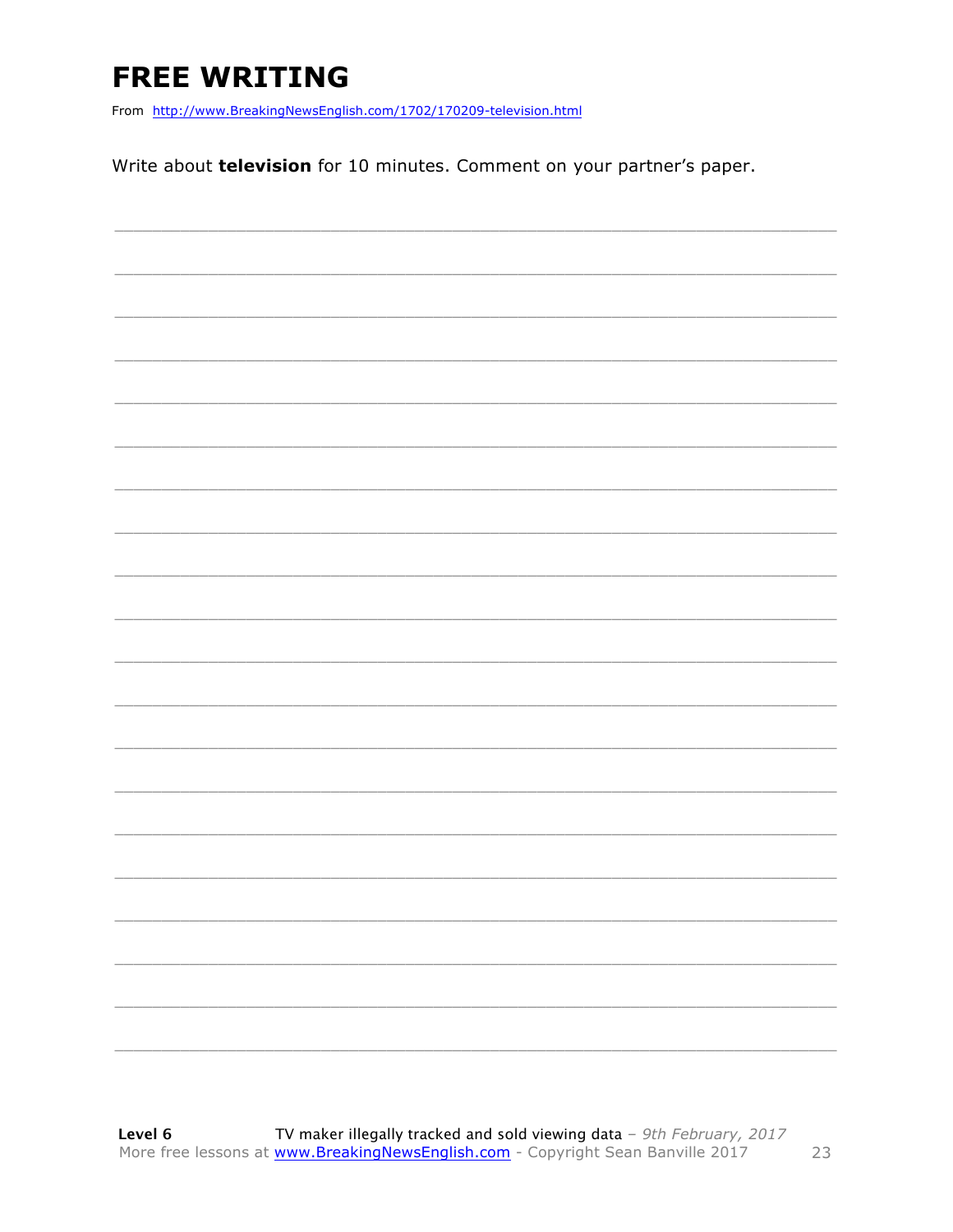## **ACADEMIC WRITING**

From http://www.BreakingNewsEnglish.com/1702/170209-television.html

When a company collects data on you without your consent, it is stealing. Discuss.

|  |  | ____ |
|--|--|------|
|  |  |      |
|  |  |      |
|  |  |      |
|  |  |      |
|  |  |      |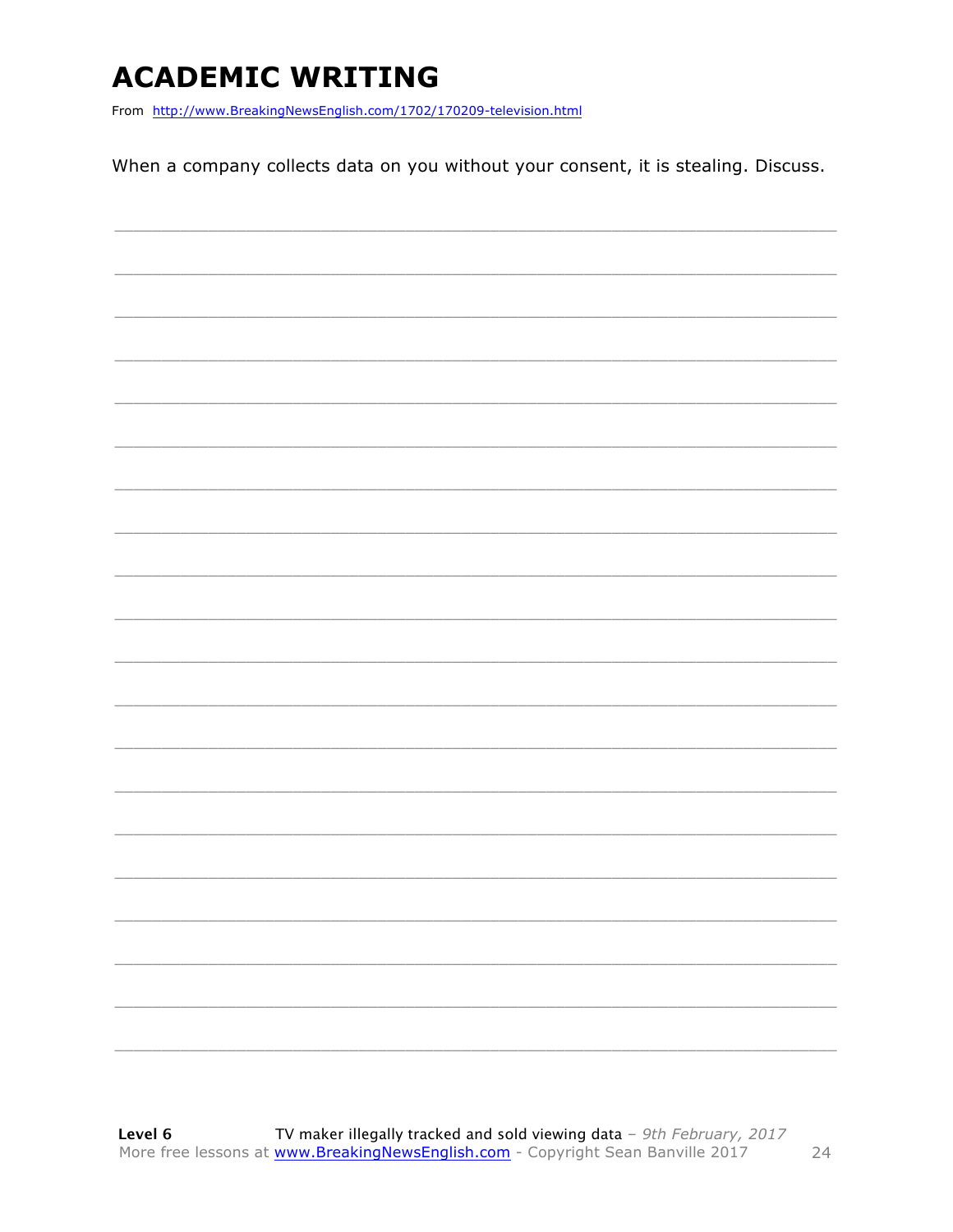#### **HOMEWORK**

**1. VOCABULARY EXTENSION:** Choose several of the words from the text. Use a dictionary or Google's search field (or another search engine) to build up more associations / collocations of each word.

**2. INTERNET:** Search the Internet and find out more about collecting data on personal information. Share what you discover with your partner(s) in the next lesson.

**3. TELEVISION:** Make a poster about television. Show your work to your classmates in the next lesson. Did you all have similar things?

**4. TRACKING:** Write a magazine article about companies tracking us online. Include imaginary interviews with people who are for and against this.

Read what you wrote to your classmates in the next lesson. Write down any new words and expressions you hear from your partner(s).

**5. WHAT HAPPENED NEXT?** Write a newspaper article about the next stage in this news story. Read what you wrote to your classmates in the next lesson. Give each other feedback on your articles.

**6. LETTER:** Write a letter to an expert on digital security. Ask him/her three questions about it. Give him/her three of your ideas on how it could be improved. Read your letter to your partner(s) in your next lesson. Your partner(s) will answer your questions.